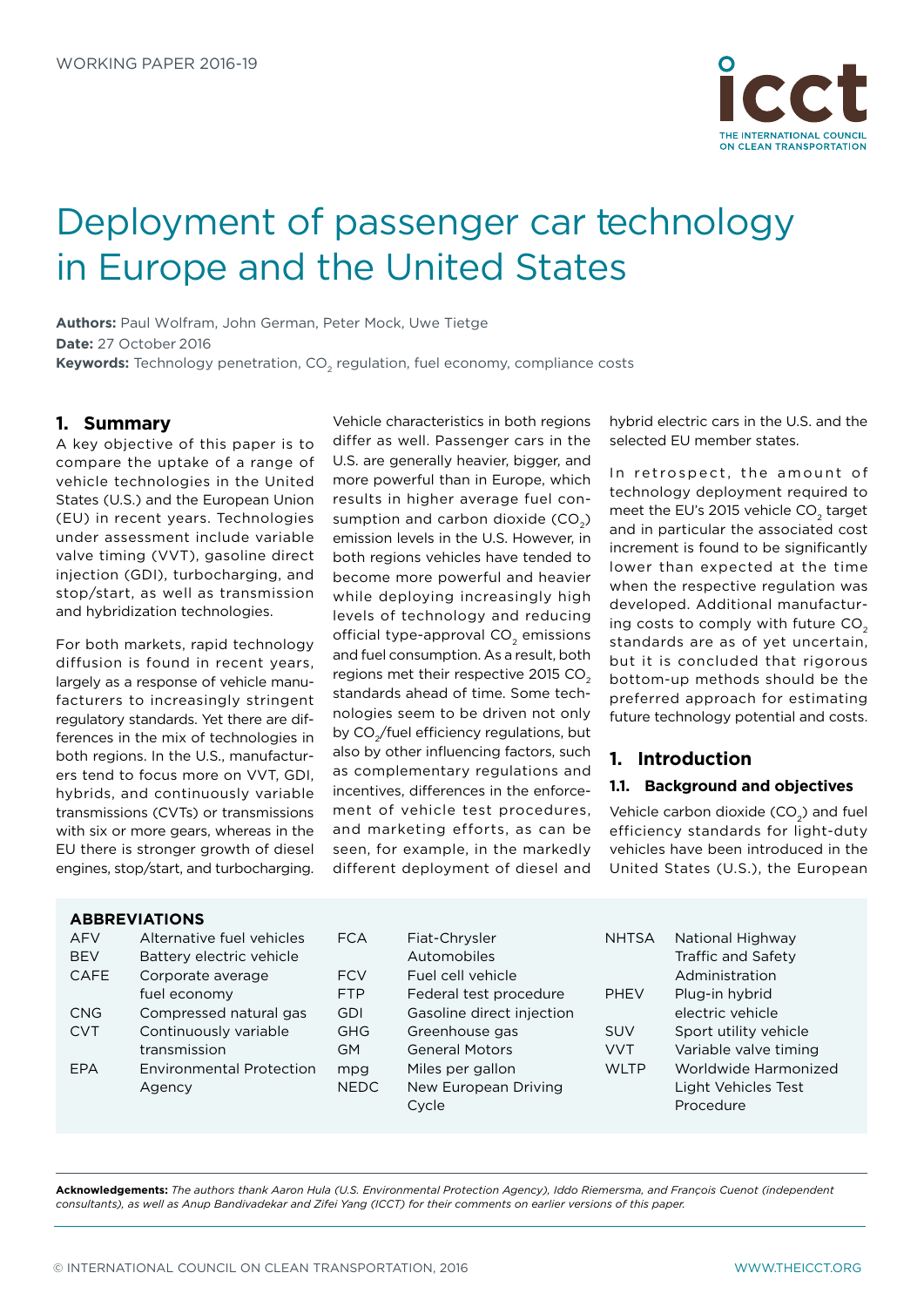Union (EU), Japan, China, Canada, India, South Korea, Brazil, Saudi Arabia, and other regions, covering approximately 80% of global new vehicle registrations in 2014. These standards are becoming increasingly stringent, driving car manufacturers to reduce their average fleet CO<sub>2</sub> emissions and to improve their fuel economy. This paper takes a closer look at the technology deployment in response to the U.S. and EU standards.

The U.S. and the EU are forerunners in the adoption of policies and standards to increase light-duty vehicle efficiency and to reduce CO $_2$  emissions. $^1$  The EU established 2015  $CO<sub>2</sub>$  requirements in 2009 and has standards through 2021, as well as complementary policies such as relatively high fuel taxes and taxation fees indexed to CO<sub>2</sub> emissions in most member states. In addition, the EU is in the process of extending the vehicle CO<sub>2</sub> standards beyond 2021, with a regulatory proposal for extension expected in 2017. The U.S. introduced 2012–2016 fuel economy and greenhouse gas (GHG) standards for the light-duty vehicle fleet in 2010. The regulation was extended to include mandatory targets up to 2025, with an ongoing review of the 2022 to 2025 standards.

Technology forecasting is critical for setting the stringency level of future standards. Accurate analyses of the availability of additional technology, the rate at which new technology is being developed and used, and the benefits and cost of the various technologies are the basis for properly crafting standards. The design of the standards and complementary policies can also influence the technological development and technology deployment. For example, lower diesel fuel taxes and high fuel prices in most countries in Europe have resulted in a large increase of the light-duty diesel vehicle market share in Europe over the past two decades. This has not occurred in the United States.

There are two overall objectives in this paper. The first is to evaluate the historic and current market deployment of various technologies in response to the standards in the U.S. and the EU. This includes an evaluation of the speed at which technologies have been implemented. In addition, differences in technology use between manufacturers, vehicle segments, and EU member states are considered. The second goal is a brief assessment of the accuracy of previous studies that forecasted the technology deployment deemed necessary to comply with the CO<sub>2</sub> standard in the EU.

The remainder of the introduction discusses the data sources used for the technology analyses in this report. Section 2 discusses the technology deployment in the EU and U.S. and where there are differences and similarities. Subsections discuss technology deployment by vehicle segment, by manufacturer, and by EU member state. Section 3 compares previous assessments of expected technology penetration and cost with actually observed developments in recent years. Section 4 summarizes the findings and briefly discusses implications on future policies and standards.

#### **1.2. Data sources**

The analyses for the U.S. are based entirely on the 2015 Fuel Economy Trends report by the U.S. Environmental Protection Agency (EPA) (U.S. EPA, 2015). The primary advantage of this report is that the EPA is in possession of the reports directly submitted by manufacturers for compliance with the fuel economy and GHG standards. These reports include detailed vehicle sales,

allowing for accurate sales-weighted assessments of fuel economy and technology market shares. Appendix K of the EPA report provides technology deployment estimates by manufacturer and vehicle type.<sup>2</sup> A limitation is the fact that the results are restricted to the assessments conducted by the EPA. For example, the EPA publishes data by manufacturer, but not by state (Table 1). Technologies reported by the EPA include type of fuel injection, variable valve timing (VVT), cylinder deactivation, turbocharging, stop/ start, hybrid power trains, alternative fuel vehicles (AFVs), diesels, number of engine cylinders, automatic transmission, number of transmission gears, and continuously variable transmission (CVT), but do not include technologies such as variable valve lift, the type of hybrid system, the type of automatic transmission (e.g., conventional versus dual-clutch automated manual), or electric power steering. Data on AFVs is not available by segment or state.

Data for the EU comes from an ICCT internal database (Mock, 2015b) and additional data from KM77.com.3 KM77 is a car website that publishes independent vehicle reviews and maintains a comprehensive database with detailed vehicle specifications for passenger cars available in the Spanish market. The data is available for different manufacturers, EU countries, and car segments. Similarly to the U.S. data source, available data includes type of fuel injection, turbocharging, stop/start, hybrid power trains, AFVs, diesel, number of engine cylinders, automatic transmission, number of transmission gears, and CVT, but not the type of hybrid system or the type of automatic transmission. Cylinder

<sup>1</sup> Given the direct link between fuel consumption and CO<sub>2</sub> emissions, a reduction in fuel consumption/increase in fuel economy goes hand in hand with a reduction in  $CO<sub>2</sub>$  emissions.

<sup>2</sup> Appendix K does not include all of the technologies summarized in the main fuel economy trends report. The EPA provided an updated spreadsheet with all technologies to ICCT for this report. Also, the vehicle type classification in Appendix K only includes cars, two-wheel-drive compact sport utility vehicles (SUVs), all other SUVs, vans, and pickup trucks. Thus, the EPA also provided a further breakdown by small, medium, and large cars to the ICCT.

<sup>3</sup> Available from<http://www.km77.com> (Spanish-language website).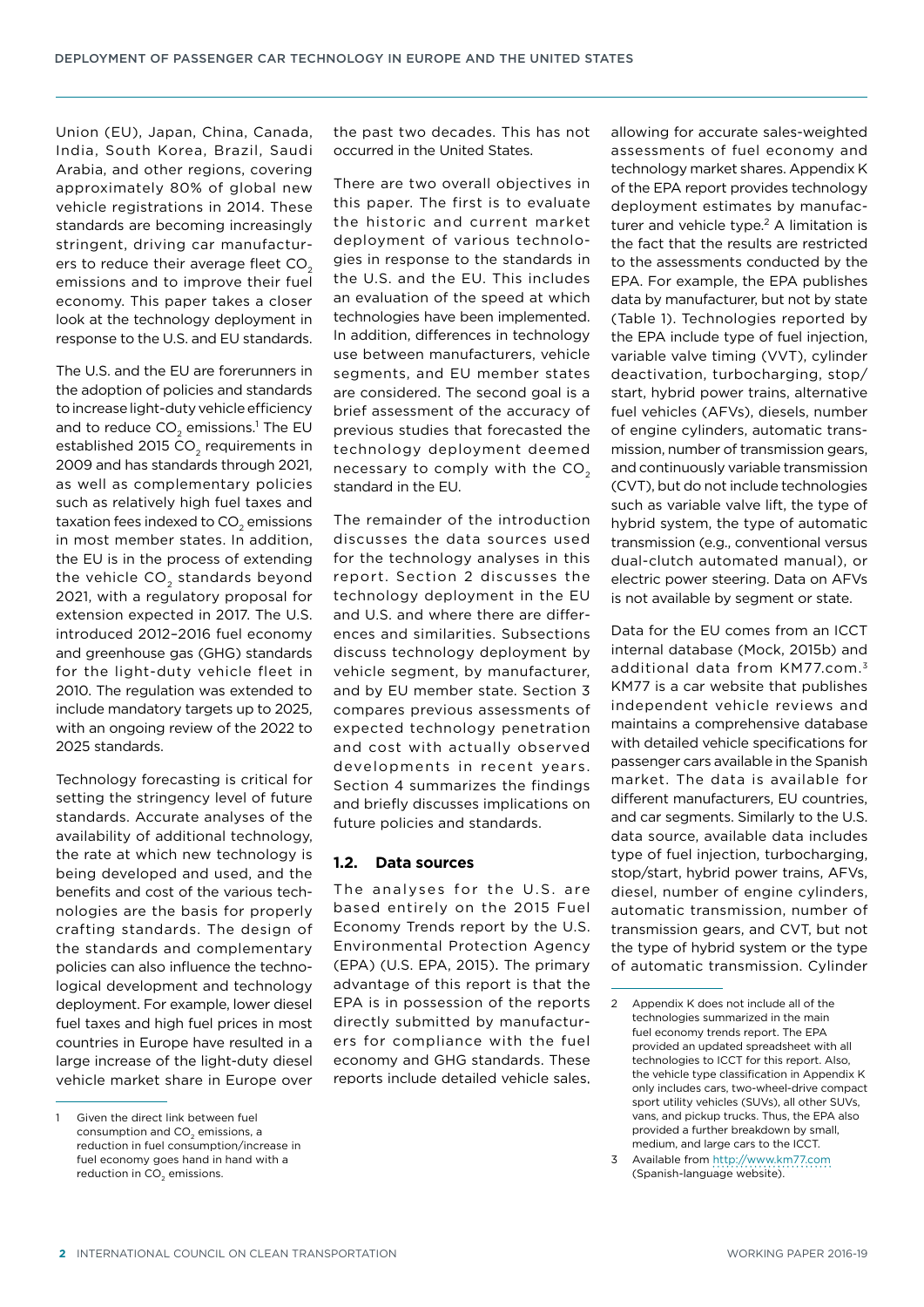|                                          | By country/state |    | By segment |    | <b>By manufacturer</b> |                                                                                                                                                                                                                                |
|------------------------------------------|------------------|----|------------|----|------------------------|--------------------------------------------------------------------------------------------------------------------------------------------------------------------------------------------------------------------------------|
| <b>Technology</b>                        | $\bigcirc$       | ▀▀ | $\bigcirc$ | ▓▓ | $\bigcirc$             | and a strong of the strong of the strong of the strong of the strong of the strong of the strong of the strong of the strong of the strong of the strong of the strong of the strong of the strong of the strong of the strong |
| <b>Hybrid power train</b>                | V                | X  | ✔          | ✔  | ✓                      | ✔                                                                                                                                                                                                                              |
| Diesel engine                            | ✓                | x  | ✔          | ✓  | ✓                      | ✓                                                                                                                                                                                                                              |
| <b>Fuel injection type</b>               |                  | x  | ✔          | ✔  | ✔                      | V                                                                                                                                                                                                                              |
| <b>Number of cylinders</b>               | ✓                | X  | ✔          | ✔  | ✓                      | ✔                                                                                                                                                                                                                              |
| Variable valve timing (VVT)              | X                | x  | V          | ✔  | X                      | ✓                                                                                                                                                                                                                              |
| Turbo                                    | ✓                | x  | ✔          | ✔  | ✓                      | ✔                                                                                                                                                                                                                              |
| Start/stop                               | ✓                | X  | ✓          | ✔  | ✓                      | ✔                                                                                                                                                                                                                              |
| <b>Automatic transmission</b>            | V                | x  | ✓          | ✔  | ✓                      | ✔                                                                                                                                                                                                                              |
| Continuously variable transmission (CVT) | ✓                | X  | ✓          | ✔  | ✓                      | ✔                                                                                                                                                                                                                              |
| <b>Transmission gears</b>                | V                | x  | ✓          | ✔  | ✔                      | ✔                                                                                                                                                                                                                              |
| <b>Alternative fuel vehicles (AFVs)</b>  |                  | x  | ✔          | x  | ✔                      | V                                                                                                                                                                                                                              |

**Table 1.** Available data for this report.

deactivation and variable valve lift are not included in the EU dataset and are therefore excluded from the analysis. VVT is only available by segment in the EU. However, EU data is available by member state, which allows a comparison of technology deployment between different EU member states.

Note that for the analysis as part of this paper, for hybrids, VVT, gasoline direct injection (GDI) and turbocharging, the technology penetration is put in perspective to the total number of gasoline vehicles only, as those technologies largely apply to gasoline vehicles and thereby allow for a more meaningful comparison with the situation in the U.S. The overall market shares of those technologies, when also taking into account diesel vehicles, differ from the figures provided here.

# **2. Efficiency and Technology Trends**

#### **2.1. Standard stringency in the U.S. and the EU**

Two regulatory agencies are responsible for issuing and implementing GHG and fuel efficiency standards in the United States, namely the EPA and the National Highway Traffic and Safety Administration (NHTSA) under the U.S. Department of Transportation. The first Corporate Average Fuel Economy (CAFE) standard was introduced in 1975 and GHG emissions requirements were added in 2009. CAFE fuel economy testing is done on the combined U.S. federal test procedure (FTP) driving cycle and highway cycles. The first significant tightening of the CAFE standards since the early 1980s was issued by NHTSA in 2003 and applied to light trucks manufactured between 2005 and 2007 (NTHSA, 2003). The next revision applied to the manufacturing years 2008 to 2011, introduced a higher stringency and broadened vehicle categories to include heavy sport utility vehicles (SUVs). In addition, the vehicle footprint (a measure of vehicle size: wheelbase × track width) has been established as a utility parameter.<sup>4</sup> Thus, starting with the 2011 standards, mass has been superseded as a utility parameter (NTHSA, 2006).

The 2012–2016 CAFE (NHTSA) and GHG (EPA) standards for passenger cars and light-duty vehicles were announced in May 2009 and issued one year later (German & Bandivadekar, 2010; NTHSA, 2010). They target a GHG emissions reduction of the average 2009 passenger car vehicle fleet down

to 36.2 mpg (158 g CO $\sqrt{(km)^5}$  by 2015 and 37.8 mpg (151 g  $CO_2/km$ ) by 2016. The 2017–2025 CAFE/GHG standards for light-duty vehicles, including passenger cars, light-duty trucks, and medium-duty passenger vehicles, were issued in August 2012. They further restricted CO<sub>2</sub> emissions of passenger cars down to an equivalent of 97 g CO2/km (U.S. EPA, 2012b).

Battery electric vehicles (BEVs), fuel cell vehicles (FCVs), and plug-in hybrid electric vehicles (PHEVs) are counted as 0 g/km toward the U.S. fleet average CO<sub>2</sub> level. In addition, multiplier credits are granted for BEVs, FCVs, PHEVs, and vehicles that run on compressed natural gas (CNG) (U.S. EPA, 2012a). These multiplier credits allow manufacturers to account for these vehicles more than for other vehicle types, thereby reducing the overall  $CO<sub>2</sub>$  average of a manufacturer's vehicle fleet (Table 2).

**Table 2.** U.S. credits for alternative vehicles as a function of time.

| Year      | <b>BEV</b> and<br>FCV | <b>PHEV</b> and<br><b>CNG vehicles</b> |
|-----------|-----------------------|----------------------------------------|
| 2017-2019 | 2.00                  | 1.60                                   |
| 2020      | 1.75                  | 1.45                                   |
| 2021      | 1.50                  | 1.30                                   |
| 2022-2025 | 1.00                  | 1.00                                   |

<sup>5</sup> The U.S. CAFE standard is converted to CO. emissions in g/km on the New European Driving Cycle (NEDC), applying a set of conversion factors described in more detail in (Kühlwein et al., 2014).

<sup>4</sup> Utility parameter is defined as a standardized measure that is used as the basis to determine a manufacturer CO<sub>2</sub> target value. In the U.S., the utility parameter is the footprint of a vehicle  $(i e_1 h_1 e_2)$  the larger a vehicle the more CO<sub>2</sub> emissions it is allowed to emit). In the EU, the utility parameter is the weight of a vehicle (i.e., the heavier a vehicle, the more CO<sub>2</sub> emissions it is allowed to emit).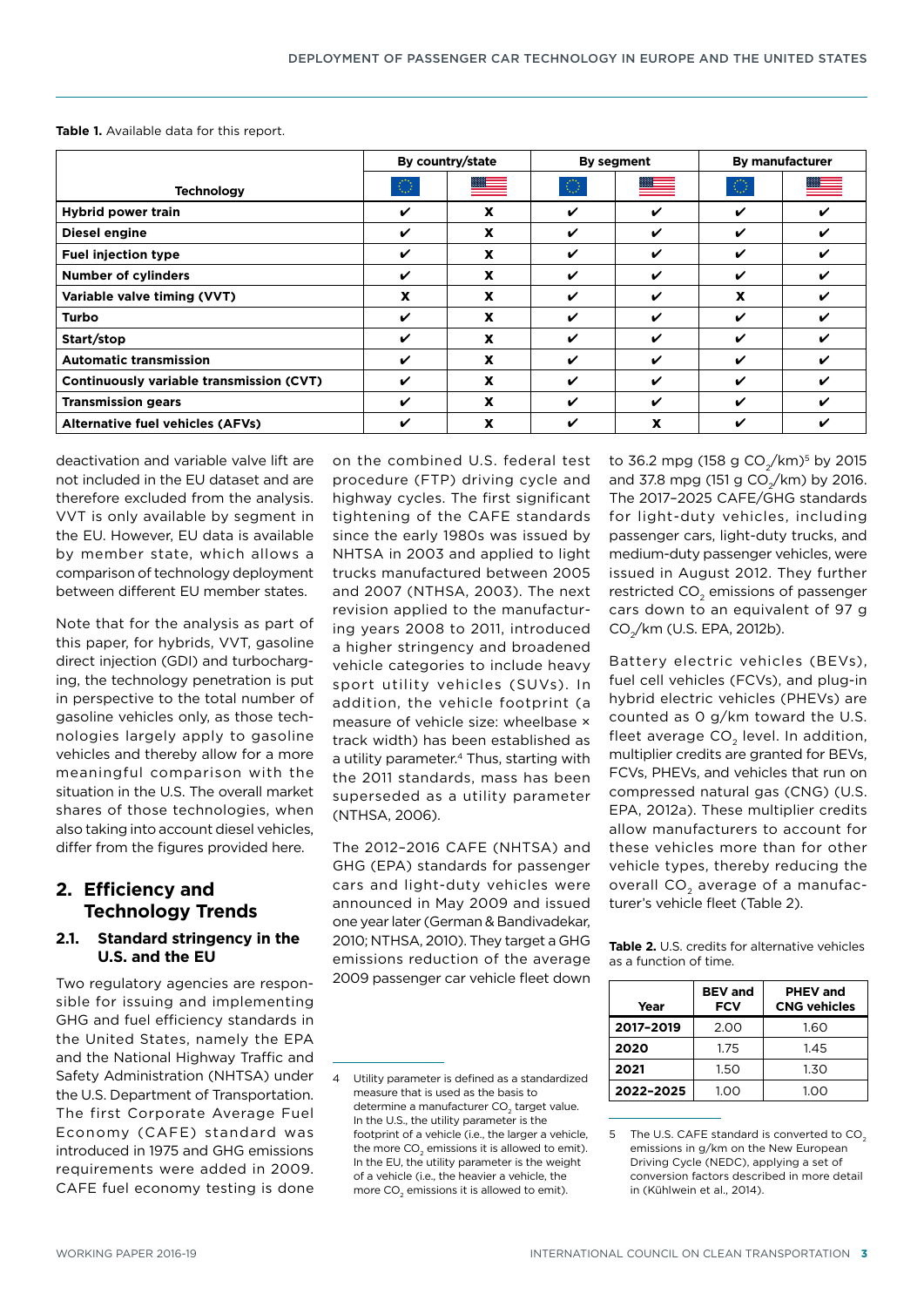The European Commission is the regulatory body responsible for proposing CO<sub>2</sub> standards for motor vehicles in Europe, with the European Parliament and the Council (the EU member states) voting on the final regulatory proposal. The EU standard applies to new passenger vehicles and light commercial vehicles (with lower targets for passenger vehicles). Voluntary targets were introduced in the mid-1990s, requiring each manufacturer to reduce the average CO<sub>2</sub> emissions for new passenger vehicles down to 140 g CO<sub>2</sub>/km (as measured over the NEDC) until 2008 (Mock, 2014).

Initially, manufacturers successfully reduced emission levels, but did not meet the voluntary targets anymore from 2004 onwards. As a result, mandatory targets were introduced in 2009, stipulating a passenger car fleet average target of 130 g  $CO<sub>2</sub>/km$  by 2015. The 2015 target has been phased in over four years, beginning in 2012. An additional long-term target of 95 g CO<sub>2</sub>/km was introduced for 2020, by which date only 95% of the fleet actually has to comply with the target. Full compliance is not required until 2021 (EC, 2016). The official emissions testing procedure in the EU is the NEDC, which will be in place until the end of 2019. In parallel, the Worldwide Harmonized Light Vehicles Test Procedure (WLTP) will be introduced in 2017, and a simulation model will help with translating NEDC into WLTP CO<sub>2</sub> targets during the interim phase in which both test procedures will be in place in the EU.

Additionally, BEVs and FCVs are counted as  $0$  g/km toward the  $CO<sub>2</sub>$ fleet average, and vehicles that emit less than 50 g CO<sub>2</sub>/km on the NEDC receive multiplier credits (so-called super credits) until 2023 (Table 3), facilitating formal compliance with the 2020 target. Each of these vehicles has been counted as several cars between 2012 and 2015. In addition, the credits will be reintroduced in 2020 for a second phase (EC, 2016). Also, fleet-average CO<sub>2</sub> emissions are reduced by 5% for flex-fuel cars that run on a mix of 85% ethanol and gasoline (E85). In case of noncompliance, penalties apply, depending on the amount of CO<sub>2</sub> emitted above the threshold.

**Table 3.** EU super-credit values as a function of time.

| <b>First phase</b> |                               | <b>Second phase</b> |                               |  |  |
|--------------------|-------------------------------|---------------------|-------------------------------|--|--|
| <b>YEAR</b>        | <b>CREDIT</b><br><b>VALUE</b> |                     | <b>CREDIT</b><br><b>VALUE</b> |  |  |
| 2012-2013          | 3.50                          | 2020                | 2.00                          |  |  |
| 2014               | 2.50                          | 2021                | 1.67                          |  |  |
| 2015               | 1.50                          | 2022                | 1.33                          |  |  |
| 2016-2019          | 1.00                          | 2023                | 1.00                          |  |  |

A 2025 target value range of 68–78 g CO<sub>2</sub>/km has been proposed by the European Parliament and both the review and impact assessment are expected to take place mostly in 2017 (Mock, 2014). In addition, the European Parliament suggested introducing the vehicle footprint as an additional utility parameter and as an alternative to vehicle mass from 2020 onwards (ibid.). The footprint-based system has the advantage that emission reductions from vehicle weight reduction are fully taken into account, leading to a lower compliance cost for manufacturers (Mock, 2013).

Both regions, the U.S. and the EU, met their respective 2015  $CO<sub>2</sub>$  standards ahead of time. In the EU, the official car fleet average was already below 130 g CO<sub>2</sub>/km in 2013; in the U.S. the official fleet average was below the 158 g CO<sub>2</sub>/km target (expressed in NEDC terms) by 2014. Note that both the U.S. and EU standards are based on official type-approval measurements on the FTP and highway test cycles (U.S.), respectively the NEDC (EU). Real-world fuel consumption and CO<sub>2</sub> emissions in the EU are typically around 40% higher when looking at new cars in 2014 (Tietge et al., 2015). The discrepancy in U.S. test cycles is expected to be smaller (Greene et al., 2015).

#### **2.2. Vehicle segmentation in the U.S. and the EU**

The U.S. light-duty vehicle fleet as defined under the GHG/fuel economy regulation includes not only cars and two-wheel drive SUVs with a gross vehicle weight up to 2,700 kg, but also light trucks that include two-wheel drive SUVs from 2,700 kg to 4,500 kg, all of the four-wheel drive SUVs and passenger vans up to 4,500 kg, and all cargo vans and pickup trucks up to 3,900 kg (U.S. EPA, 2015). In the EU, according to Directive 70/156/EC, as amended by Directive 2007/46/EC,<sup>6</sup> light-duty vehicles include passenger cars with a gross vehicle weight up to 3,500 kg (M1) and light-commercial vehicles up to 3,500 kg (N1). Most of the light trucks per the EPA's definition are regulated as N1 vehicles in the EU and are subject to a different CO<sub>2</sub> target. Therefore, it is more appropriate to directly compare U.S. passenger cars and two-wheel drive SUVs up to 2,700 kg with EU passenger cars up to 3,500 kg (M1).

As illustrated in Table 4, U.S. passenger cars are about 14% heavier than EU cars and have a power-to-mass ratio that is about 29% higher. The impact of mass on fuel economy during constant performance is generally considered to be about a 6%–7% change in fuel consumption for a 10% change in mass (Mock, 2011). Thus, the U.S. passenger car fleet would have about 14 g or 9% lower CO<sub>2</sub> emissions if its mass were reduced to the EU average, or about 143 g CO<sub>2</sub>/km (in NEDC terms). While the trade-off between performance and fuel economy is more uncertain, the U.S. passenger car fleet has a powerto-mass ratio roughly 30% higher than

<sup>6</sup> [http://eur-lex.europa.eu/legal-content/EN/](http://eur-lex.europa.eu/legal-content/EN/TXT/PDF/?uri=CELEX:32007L0046&from=en) [TXT/PDF/?uri=CELEX:32007L0046&](http://eur-lex.europa.eu/legal-content/EN/TXT/PDF/?uri=CELEX:32007L0046&from=en) [from=en](http://eur-lex.europa.eu/legal-content/EN/TXT/PDF/?uri=CELEX:32007L0046&from=en)

<sup>7</sup> As discussed in more detail in (Mock, 2011), there are some inconsistencies with respect to the vehicle weight definitions in vehicle markets around the world. As the focus of the analyses within this paper is on trends over time, these differences in definitions are expected to have only a minor effect on the overall observed trends.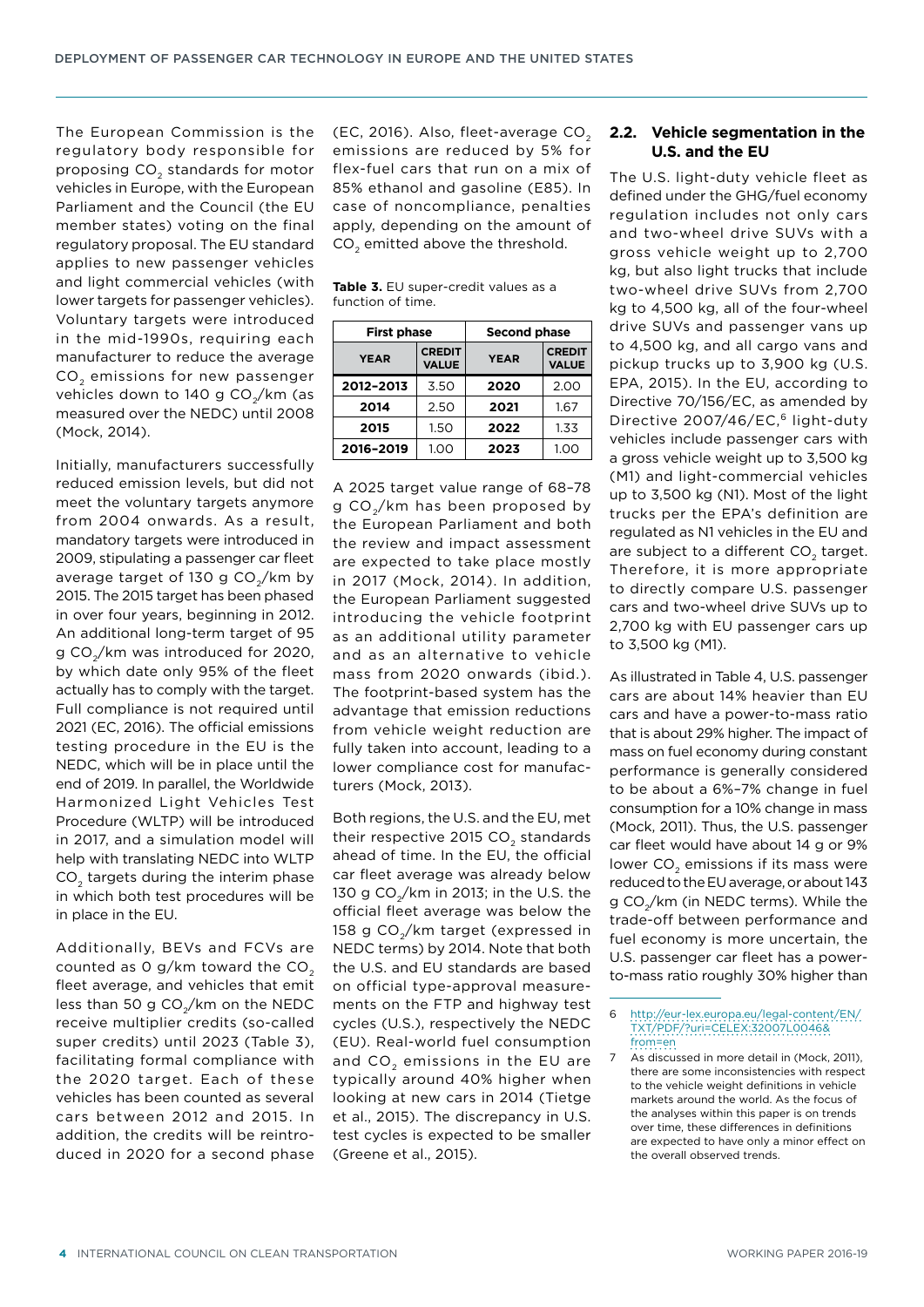| Region         | Mass (kg) <sup>(a)</sup> | Footprint $(m2)$ | Power (kW) | Power/mass<br>(kW/kg) | Diesel (%) | Auto $(\%)^{(b)}$ | Average CO.<br>$(g/km)^{(c)(d)}$ | 2015 CO, standard<br>$(g/km)^{(c)}$ |
|----------------|--------------------------|------------------|------------|-----------------------|------------|-------------------|----------------------------------|-------------------------------------|
| <u>star</u>    | .614                     | 4.3              | 148        | 0.092                 |            | 96                | 157                              | 158                                 |
| 12772<br>26,62 | i.392                    | 4.0              | 90         | 0.065                 | 53         | 23                | 123                              | 130                                 |

**Table 4.** Comparison of 2014 U.S. and EU new passenger car characteristics and 2015 standards.

(a) Mass in running order<sup>7</sup>; (b) Auto = automatic transmission; <sup>(c)</sup> U.S. figures normalized to NEDC; <sup>(d)</sup> Excluding credits

the EU fleet, arguably reflecting the adoption of more powerful engines than the use of lightweight materials. This large discrepancy, along with a much higher proportion of automatic transmissions (96% vs. 23%) and differences in the enforcement in vehicle testing regulations, likely account for the remaining difference between the fleets' average CO<sub>2</sub> levels.

#### **2.3. Technology trends in the U.S. and the EU**

The latest data from the U.S. EPA fuel economy trends report shows that the rate of technology adoption is increasing for the fuel-saving technologies under study. Even without policy intervention, automakers never stop innovating new technologies, redesigning vehicles, and retooling their manufacturing facilities to remain competitive (not all technological improvements necessarily go toward improving fuel economy, though). U.S. data from the past two decades shows that once applied for the first time, new technologies can be deployed to a large fraction of the fleet quickly, thanks to platform sharing and improved manufacturing flexibility in the modern auto industry (Lutsey, 2012).

Stringent technology-forcing policies such as performance standards increase the innovation capacity of manufacturers in the competitive automotive markets (ibid.) and further drive the deployment of advanced technologies. This has been observed in the U.S. for the past decade. Figure 1 shows the evolution of several major power train technologies since 2001 and the regulatory timeline in the United States and in the EU.



CVT = continuously variable transmission VVT = variable valve timing GDI = gasoline direct injection \* Share of gasoline vehicles

**Figure 1.** Trends of technology deployment for the U.S. and EU passenger car fleet during 2001–2014, the sales weighted type-approval CO<sub>2</sub> average (on secondary axis), and regulatory timeline. The U.S. CAFE standard is converted to  $CO<sub>2</sub>$  emissions in g/km on the NEDC.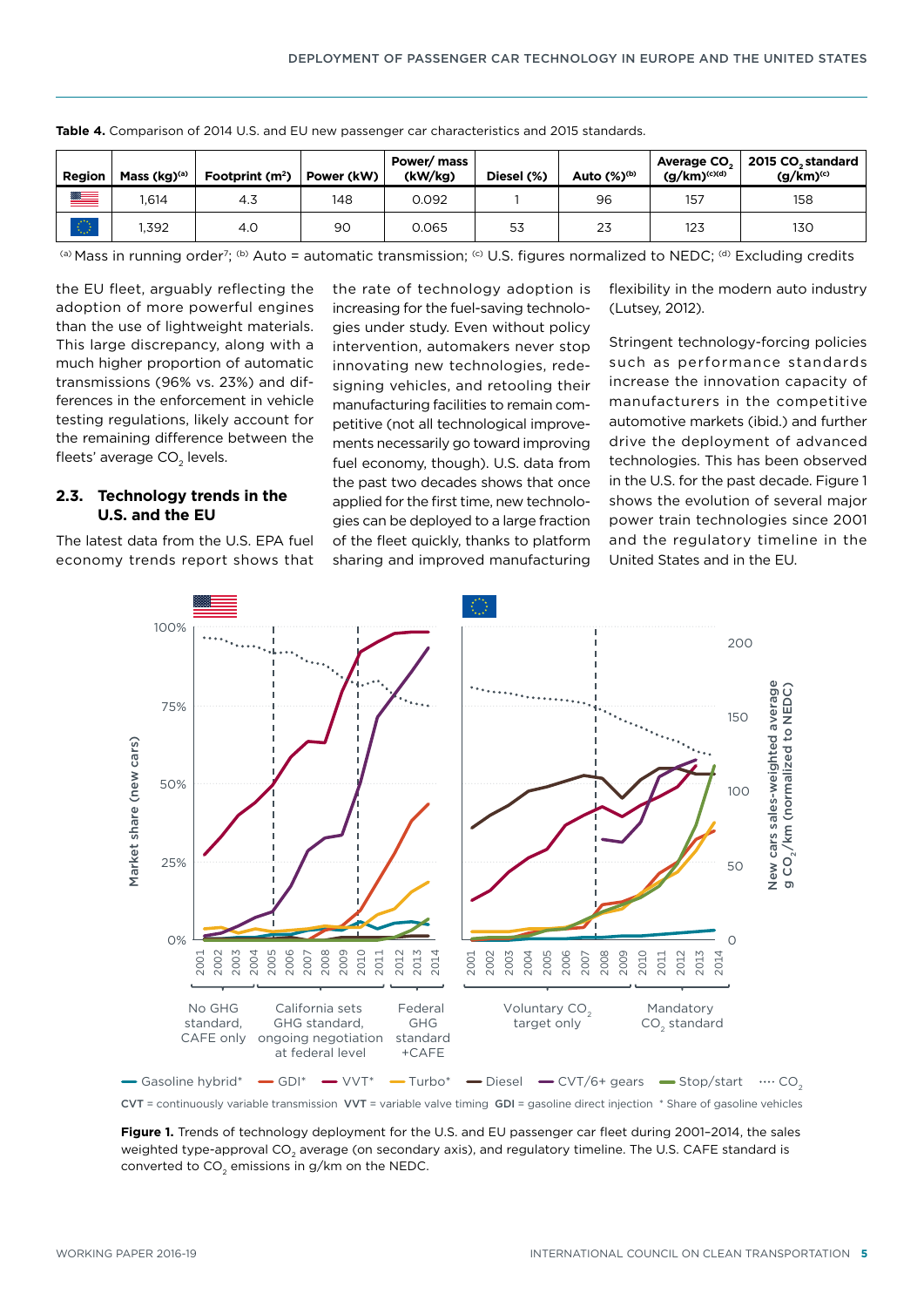In contrast to the slow uptake of these technologies in the U.S. before 2004, the market share of few fuelsaving technologies rose significantly between 2004 and 2009, and more technologies took off after 2009. The increasing pace of technology deployment is correlated with the U.S. light-duty vehicle CAFE/GHG emissions regulation. The U.S. fuel economy standard had stagnated for nearly two decades until California adopted the first regulatory GHG standards for the manufacturing years 2009–2016 of light-duty vehicles in 2004 (CARB, 2013). In addition, NHTSA began tightening light-truck CAFE standards, starting with the 2005 model year (NHTSA, 2003). As manufacturers often share power trains between cars and light trucks, this contributed to the increasing technology adoption in cars after 2005. Then the federal government, California, and the industry reached an agreement in 2009–2010, and the regulatory process formally adopted the manufacturing year 2012–2016 standards nationwide in 2010 (German & Bandivadekar, 2010).

U.S. manufacturers made substantial technology investments over the 2004–2010 period for anticipated compliance with the California GHG standards and the NHTSA light-truck standards (ibid.), which is evident in accelerated deployment of key efficiency technologies during that time frame. This was followed by adoption of the 2012–2016 standards in 2010, which was a signal to the industry that the standards would continue to be tightened in the long term. During development of the 2017–2025 rule, the industry reached another agreement with the federal government and California to support the long-term standards until 2025 (U.S. EPA & NHTSA, 2011). This has driven faster diffusion of technologies beyond 2010 (Lutsey, 2012).

A similar pattern was observed for the EU new passenger car fleet. Since the mandatory standards were adopted in 2008/2009, advanced engine and



Technology shares are shares of gasoline vehicles only

**Figure 2.** Power train technology adoption rates in new U.S. and EU passenger cars 2001–2014. Red values show average annual technology growth rates for the U.S.; blue values for the EU; \*EU figures up to 2013.

transmission technologies have been introduced to the market at a faster pace. Specifically, from 2009 to 2014, deployment rates of GDI and turbocharged/supercharged gasoline engines approximately tripled from about 10% to 38%. Similarly, stop/ start increased from 11% to 56% and gasoline hybrid market shares (excluding plug-in hybrids) grew from 1% to 3%. Diesel engines saw an increase from 45% to 53%, due to lower diesel fuel taxes and high fuel prices in most European countries, but also due to technical improvements and increased marketing efforts (Neumaier, 2010). In addition, VVT increased from 39% to 56% of gasoline engines and CVT/transmissions with six speeds and more increased from 31% to 58% between 2009 and 2013.

Stop/start has been one of the fastest-growing technologies in the EU with an average growth rate of 37% per year between 2001 and 2014 (Figure 2). This trend can be explained by the high share of idling time on the NEDC compared with the FTP. The NEDC is characterized by an idle time of 294 seconds or 24.9%. Idle time is 262 seconds or 19.1% on the FTP and only 0.5% on the

highway cycle. The combined timeweighted average used for CAFE/ GHG regulations is 10.7%. Start/stop technology allows the motor to shut down during idling times to optimize for fuel consumption and thus to reduce CO<sub>2</sub> emissions. With the introduction of the new WLTP in the EU, scheduled for 2017, idle time during vehicle testing will decrease to 235 seconds or 13.1% (Mock et al., 2014).

Even though both regions have seen rapid growth in GDI and gasoline turbocharging, the U.S. has higher GDI and lower turbocharging deployment, suggesting that the U.S. has many naturally aspirated engines with GDI while in Europe manufacturers are primarily matching GDI with turbocharged engines, the combination of both usually associated with a reduction of cylinder capacity. These strongly downsized engines have recently become popular in Europe while, also for marketing reasons, they are not as popular in the U.S. (Neumaier, 2010).

#### <span id="page-5-0"></span>**2.4. Technology trends by vehicle segment**

Trends are also tracked by vehicle segment. This is challenging,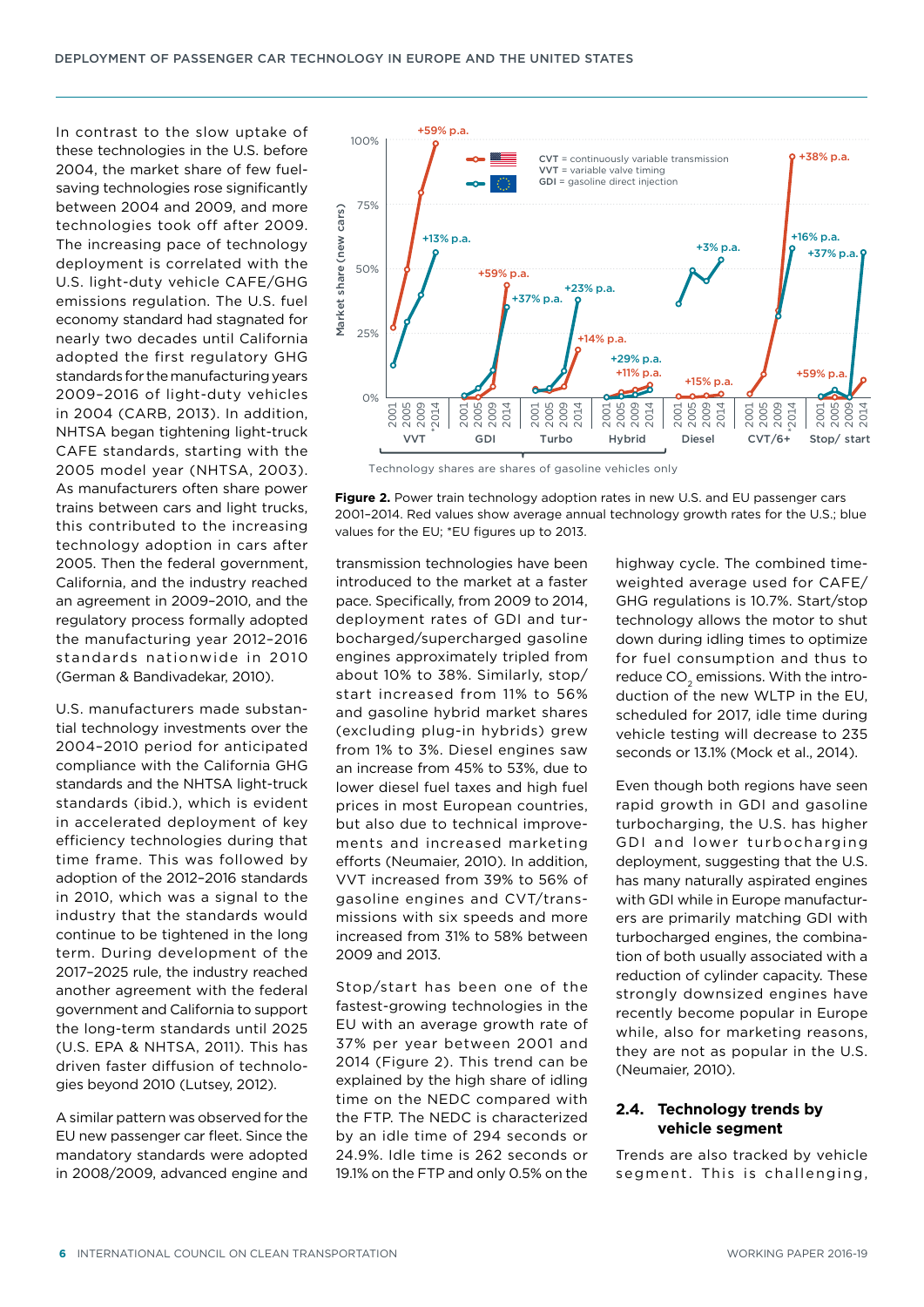| Segment        | Region     | Mass (kg) <sup>(a)</sup> | Footprint $(m2)$ | Power (kW) | Power/mass (kW/tonne) | Diesel (%) | Auto (%) <sup>(b)</sup> | CO <sub>2</sub> (g/km) <sup>(c)</sup> |
|----------------|------------|--------------------------|------------------|------------|-----------------------|------------|-------------------------|---------------------------------------|
| <b>Small</b>   | $\bigcirc$ | 1,171                    | 3.7              | 65         | 56                    | 28.0       | 9                       | 113                                   |
| <b>Small</b>   | ▀          | 1,487                    | 4.0              | 144        | 97                    | 2.6        | 87                      | 156                                   |
| Lower-medium   | $\bigcirc$ | 1,391                    | 4.1              | 90         | 65                    | 59.5       | 18                      | 116                                   |
| <b>Midsize</b> | ▀          | 1,601                    | 4.3              | 142        | 89                    | 1.7        | 97                      | 152                                   |
| <b>Medium</b>  | $\bigcirc$ | 1,624                    | 4.4              | 118        | 73                    | 83.0       | 44                      | 127                                   |
| Large          | ▀          | 1,722                    | 4.5              | 185        | 107                   | O.1        | 98                      | 184                                   |
| Upper-medium   | $\bigcirc$ | 1,849                    | 4.6              | 156        | 84                    | 87.9       | 83                      | 138                                   |
| <b>Car SUV</b> | ▀          | 1,750                    | 4.3              | 155        | 89                    | O.O        | 99                      | 185                                   |
| Off-road       | $\bigcirc$ | 1,585                    | 4.2              | 107        | 68                    | 71.5       | 30                      | 142                                   |

**Table 5.** Comparison of 2014 U.S. and EU new passenger car characteristics by segment.

*(a) Mass in running order; (b) Auto = automatic transmission; (c) U.S. figures normalized to NEDC*

though, as the U.S. applies different vehicle classifications than the ones commonly used in the EU. As a consequence of the different classification schemes, for example, the Volkswagen (VW) Golf and similar vehicles are classified as small cars in the U.S., while they are lowermedium cars in Europe.

For this assessment, the EPA classification<sup>8</sup> is used for U.S. cars. For EU cars a classification in line with ICCT's European Vehicle Market Statistics Pocketbook (Mock, 2015b) is used. U.S. and EU segments are then matched based on best judgement, as shown in Table 5. Regarding average mass and footprint, the U.S. small-car segment is best comparable to the EU lower-medium segment. Similarly, U.S. midsize cars are matched with EU medium cars, large U.S. passenger cars with upper-medium cars in the EU, and European off-road vehicles with U.S. American SUVs. Small EU cars do not have a direct equivalent in the U.S. and are therefore excluded from the analysis.

The footprint by segment is slightly higher for the EU. Power, powerto-mass ratio, and drive-cycle CO<sub>2</sub> emissions are lower in the EU for comparable segments. Consistently through all segments, U.S. passenger

<sup>8</sup> [http://www.fueleconomy.gov/feg/info.](http://www.fueleconomy.gov/feg/info.shtml#sizeclasses) [shtml#sizeclasses](http://www.fueleconomy.gov/feg/info.shtml#sizeclasses).



**Figure 3.** EU and U.S. new passenger car trends, by segment.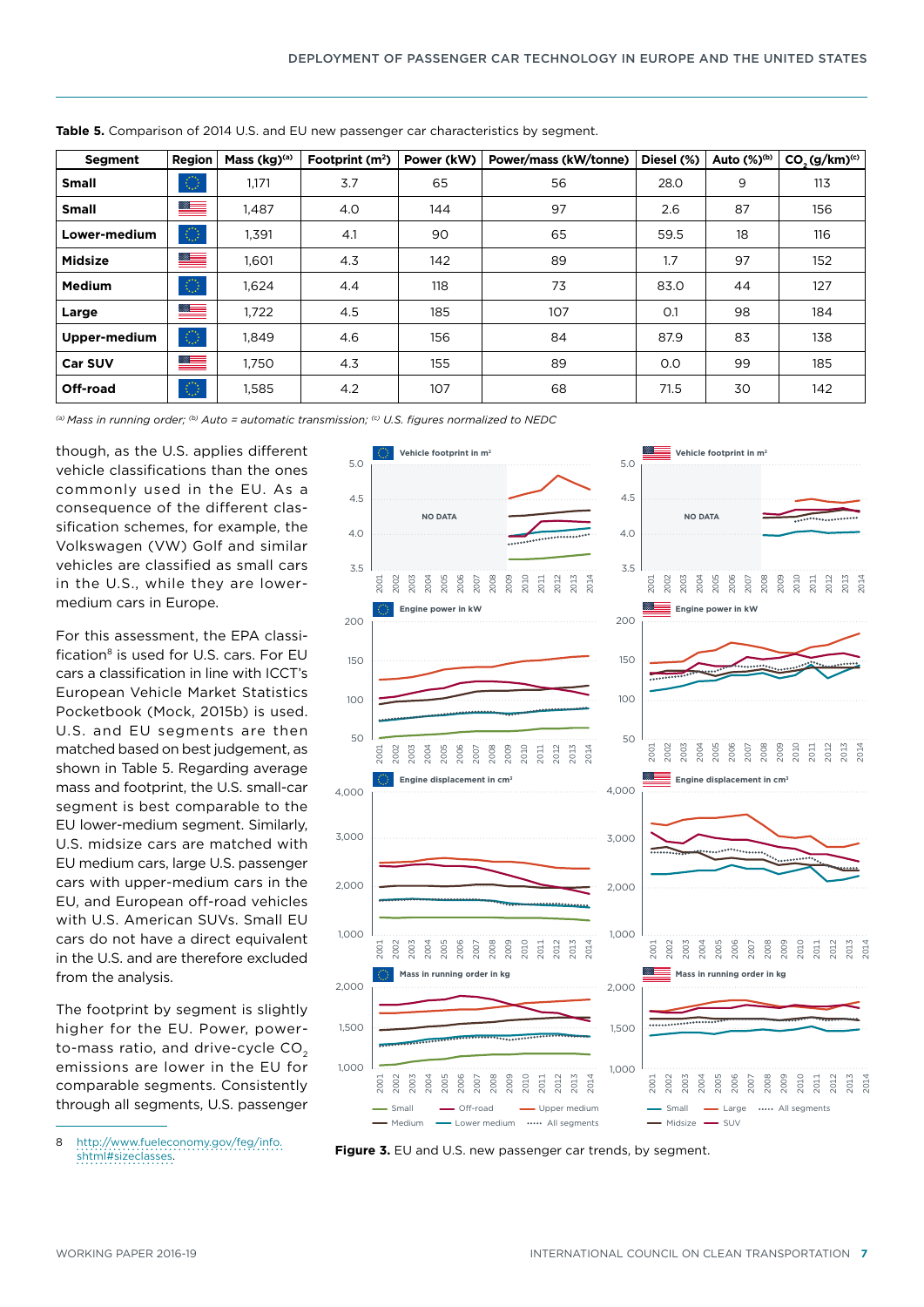cars have a lower share in diesel but a higher share in automatic transmissions. The small-car segment in the U.S. is characterized by a high engine power (144 kW) as this segment includes a lot of high-performance sports cars. Figure 3 illustrates the development of EU and U.S. passenger car characteristics by segments between 2001 and 2014.

In the United States, vehicle footprint remained stable across all segments with moderate growth between 0.2% for large cars and 2% for midsize cars. Meanwhile, engine power increased considerably between 6% for midsize cars and 22% for small cars, whereas engine displacement decreased between 1% (small) and 19% (SUV) in the same time period. This can be explained by the fact that the share of gasoline turbocharging and GDI increased (compare with Figure 4).

Turbocharging permits a higher amount of air and fuel to be injected into the cylinders, generating more power per unit of engine displacement. As a result, turbocharging allows for engine downsizing while maintaining or increasing performance. The highest increase in engine power can be found in the small-car segment (22%) where the share of turbo is the highest (27%). The second-highest increase in engine power can be observed in the large-car segment (21%), which is characterized by a high share of GDI (58%).

Similar to the United States, the passenger car footprint remained relatively constant across segments in the EU, with a moderate increase between 2% (medium) to 5% (off-road) (Figure 3). Also, engine power increased, in general by 21% to 24% for the lower- to upper-medium segments, whereas engine displacement decreased by 0.3% (medium) to 8% (lower medium). An exception is the off-road segment where engine power increased until 2007 but then declined, resulting in an overall



Figure 4. EU and U.S. new passenger car technology trends, by segment. *Figure continued on next page*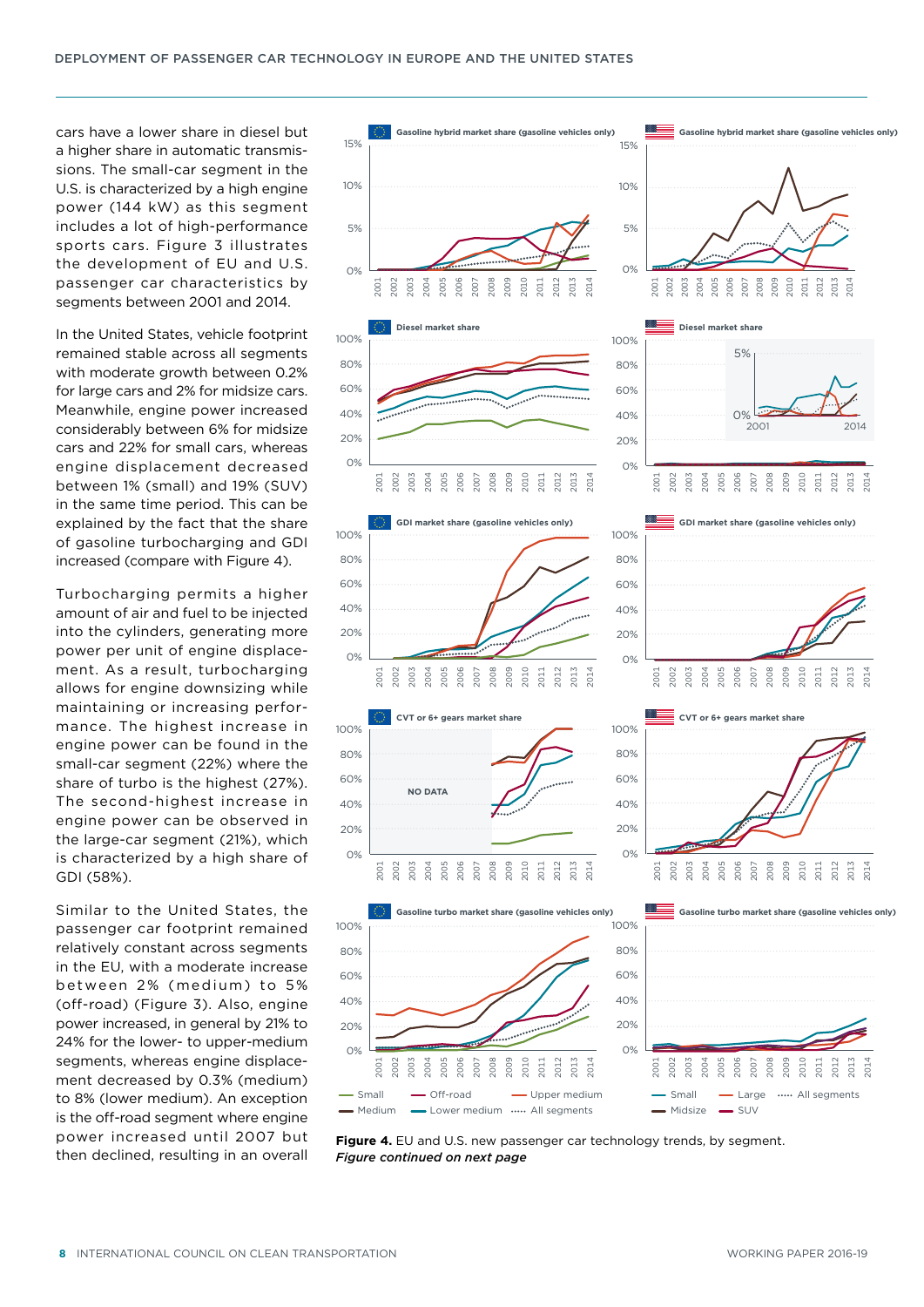

Figure 4. EU and U.S. new passenger car technology trends, by segment.

moderate increase of 5%. In the same time, engine displacement decreased by a notable 24%. This could be explained by the increasing popularity of subcompact SUVs such as the Opel Mokka and the Renault Captur in Europe. Also termed mini-SUVs, these are lighter and less powerful than conventional SUVs and are usually not equipped with an all-wheel drive system. Similarly, the average mass of the SUV segment increased until 2006 and then declined, leading to an overall reduction of 11%. The other segments increased in mass between 8% and 14%.

One of the main differences between the EU and U.S. markets is that although compact SUVs such as the Ford Escape or Toyota's RAV-4 and subcompact SUVs such as Fiat's 500X or the Mini Countryman became increasingly popular in the U.S. as well—the observed impact on mass, engine power, and vehicle footprint is not as striking as in the EU.

In addition, the overall European average engine power, engine size, and mass match quite closely those of the lower-medium segment, whereas in the United States, average vehicle characteristics correspond more to the medium-sized segment. This reflects the high popularity of not only the lower-medium but also the small-car segment in Europe. Most vehicles registered in Europe are small- or medium-sized; for instance, the lower-medium VW Golf was the top-selling car in Europe between

2008 and 2014. Other popular models are Ford's Fiesta, Renault's Clio, and VW's Polo, which are all found in the small-car segment. In the U.S., the medium/upper-sized Honda Accord and Toyota Camry are very popular. Note that the three highest-selling vehicles in 2014 were all pickup trucks (Dodge Ram, Chevrolet Silverado, Ford F-150) which are not reflected here (Cain, 2015).

In the U.S., gasoline hybrids are increasingly found in the midsize-car segment (Figure 4) but the share is also growing in the large-car segment. Between 2004 and 2010, federal, state-level, and/or local financial and nonfinancial incentives have been in place for hybrid vehicles, which helped to increase their share during that time. Financial incentives included direct subsidies for customers, usually in the form of a rebate on the purchaser price, and tax exemptions. At a federal level, the 2004 Tax Relief Act provided a US\$2,000 (~€1,800) taxable income deduction for the purchase of an alternative fuel vehicle, which included hybrids. The 2005 Energy Policy Act granted a direct tax credit for the purchase of a hybrid. In addition, the 2009 Car Allowance Rebate System gave a tax credit for the trade-in of less efficient cars for more efficient cars, such as hybrids (Jenn, Azevedo, & Ferreira, 2013). Nonfinancial incentives included access to carpool lanes, also referred to as high-occupancy vehicle (HOV) lanes. These have different stringency levels, requiring between one to three passengers in the vehicle besides the driver.

Lately, the diesel share has been growing among smaller U.S. car segments with better fuel economies; up to 2.6% in the small-car segment and up to 1.7% in the midsize-car segment in 2014 (see figure inlet). The high diesel shares are due to the VW group, which dominated the car diesel market in the United States up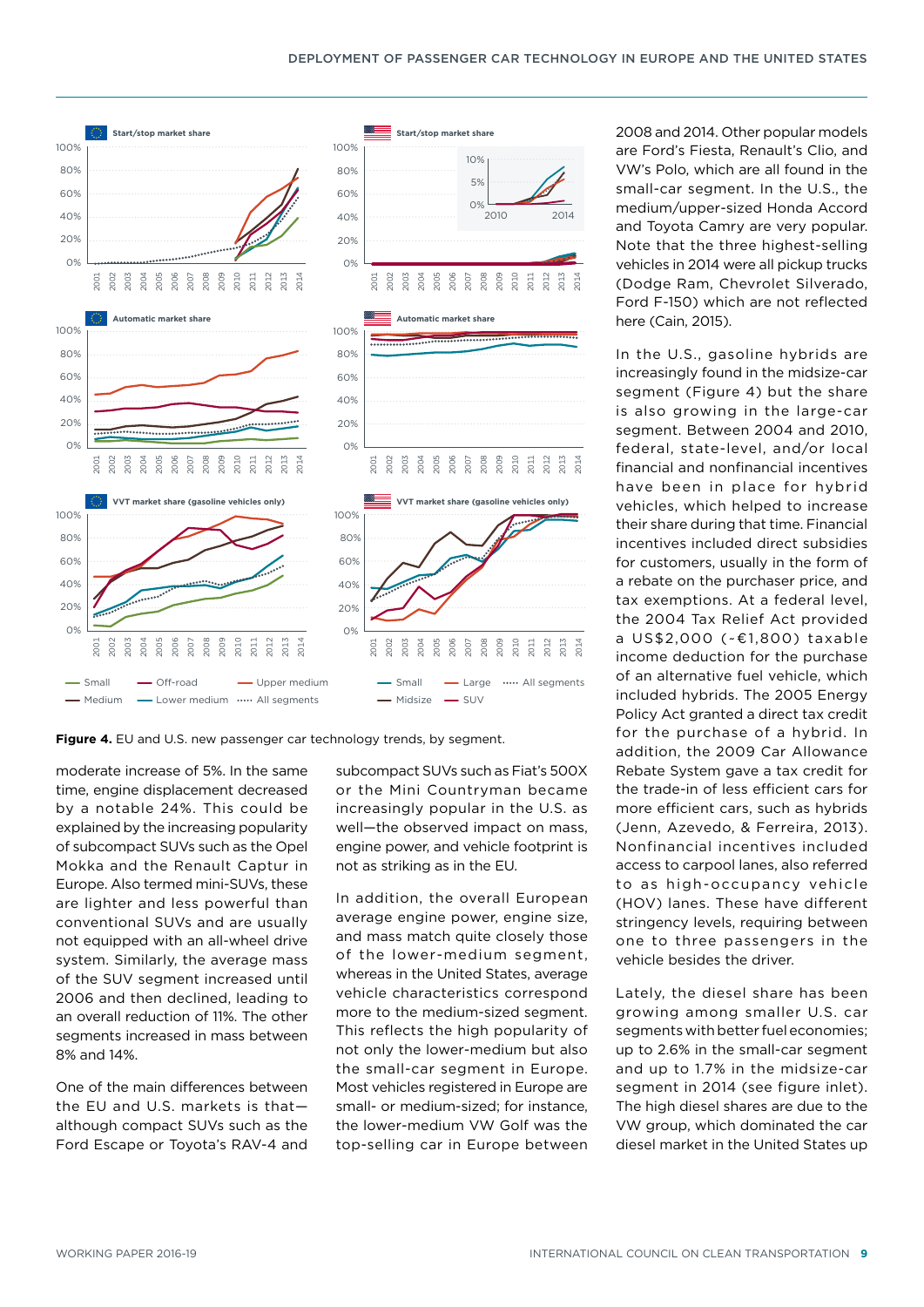until 2015, so their market segments dictate the overall industry market segments for diesels. In the light of the recent uncovering of VW's illegal defeat device usage, however, the future of diesel vehicles in the U.S. is uncertain.

Start/stop technology has been increasing since 2011, and higher shares are found in the smaller segments (see figure inlet). Also, turbo is mainly deployed in the small-car segment.

CVT/6+ gears experienced significant market share growth across all segments but especially in the midsize segment. Also, hybrids are especially found in the midsize segment. Automatic and VVT shares are in general very high among all segments but especially in the larger ones.

In the EU, gasoline hybrids were characterized by strong growth in the off-road segment between 2004 and 2006 before the growth stagnated and declined after 2010 (Figure 4). Nowadays, the technology is predominantly found in the lower- to upper-medium vehicle segments. This development relates to high sales numbers of different Toyota/ Lexus models, and especially of Prius models (Mock, 2015b, p. 40), which are found in this segment range. Different EU member states provide incentives for hybrid vehicles; see Section 2.6 for details.

In general, diesel technology in the EU has been growing, with an exception between 2008 and 2009. During this time, several member states granted a scrappage incentive. These incentives diminished sales of diesel cars (see Section 2.6 for more details). Between 2010 and 2012, diesel shares in the lowermedium segment first recovered but then declined again. A similar trend can be observed in the off-road car segment. However, the diesel share across the medium and

**Table 6.** Newly registered U.S. and EU passenger cars by manufacturer group, 2014.

|                              |                                                                            |     | Market share in 2014 |
|------------------------------|----------------------------------------------------------------------------|-----|----------------------|
| <b>Manufacturer</b><br>group | Main brands/affiliated companies                                           | 號   |                      |
| VW                           | VW, Audi, SEAT, Skoda, Porsche, Bentley,<br>Bugatti, Lamborghini           | 25% | 6%                   |
| <b>Renault-Nissan</b>        | Renault, Dacia, Nissan, Infiniti                                           | 14% | 11%                  |
| Groupe PSA                   | Peugeot, Citroën, DS                                                       | 10% | 0%                   |
| Ford                         | Ford, Lincoln, Mercury                                                     | 7%  | 10%                  |
| <b>GM</b>                    | Chevrolet, Cadillac, Buick, GMC, Opel, Vauxhall                            | 7%  | 14%                  |
| <b>BMW</b>                   | BMW, Mini, Rolls-Royce                                                     | 6%  | 4%                   |
| Hyundai/Kia                  | Hyundai, Kia                                                               | 6%  | 13%                  |
| <b>FCA</b>                   | Fiat, Chrysler, Dodge, Jeep, Ram, Alfa Romeo,<br>Lancia, Ferrari, Maserati | 6%  | 6%                   |
| <b>Daimler</b>               | Mercedes-Benz, Smart                                                       | 5%  | 3%                   |
| Toyota                       | Toyota, Lexus, Daihatsu, Scion<br>4%                                       |     | 16%                  |
| <b>Others</b>                |                                                                            | 7%  | 7%                   |

upper-medium segments has been constantly growing since 2010.

Start/stop, turbo, VVT, GDI, and CVT/6+ gears technology grew substantially between 2001 and 2014 in all segments. Most technology (start/stop, turbo, VVT, GDI, CVT/6+, diesel, and automatic) is found in the European medium and upper-medium segments. This is related to the fact that these segments are among the higherselling segments in combination with relatively high CO<sub>2</sub> emissions. Thus, in order to comply with fleetaverage CO<sub>2</sub> standards, manufacturers deploy most technology in these segments as the effect on reducing official fleet-wide  $CO<sub>2</sub>$ emissions is higher. Also, the price sensitivity of the customers tends to be lower in these segments (Baltas & Saridakis, 2009).

One of the key differences between the EU and U.S. market is that gasoline hybrid shares are generally higher (on average about twice as high as in the EU) in the U.S. market. This is true for all segments except for the off-road/ SUV segments where the share is somewhat higher in the EU (but low in both regions when compared with the overall market averages). In the EU, if diesel vehicles are taken into account, the resulting overall

market share of hybrid electric vehicles is significantly lower than in the U.S. The diesel market share in the U.S. is very low (1% versus 53%) because diesel fuel prices are relatively high compared with gasoline fuel prices in the U.S. and diesel refueling stations are less common than in the EU. In addition, negative customer perception of diesel has been observed in the U.S. (Neumaier, 2010).

#### <span id="page-9-1"></span>**2.5. Technology trends by manufacturer**

The manufacturer groups chosen for comparison are major automobile makers that are successful in both the EU and U.S. markets, and for which detailed data is available. These are VW, General Motors (GM), Ford, Toyota, Fiat-Chrysler Automobiles (FCA), BMW, and Daimler, which including affiliated brands—accounted for around 13 million newly registered passenger cars or about 60% market share in the EU and U.S combined in 2014 [\(Table 6](#page-9-0)).

<span id="page-9-0"></span>Toyota, VW, and GM are the top three global vehicle sellers, each with around nine to 10 million units worldwide in 2015. GM and Toyota are also the highest-selling manufacturers in the U.S., each with around 14%–16% market share) (Marklines, 2016). For Europe, the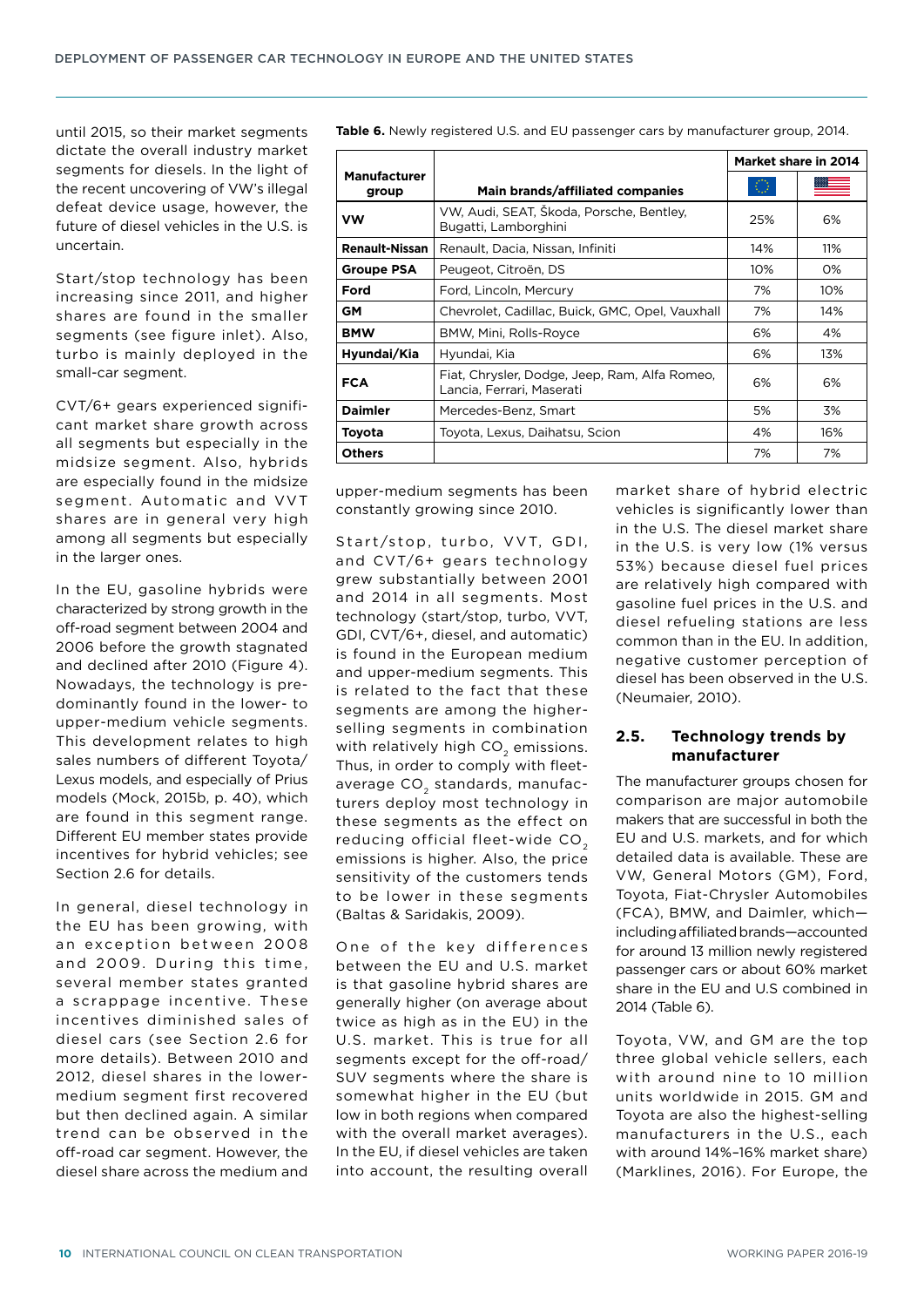| <b>Manufacturer</b><br>group | Region       | Mass (kg)(a) | Foot-print<br>(m <sup>2</sup> ) | Power (kW) | Power/ mass<br>(kW/tonne) | Diesel (%)   | AFVs (%) <sup>(b)</sup> | Auto $(\%)^{(c)}$ | $\mathsf{co}_2$<br>$(g/km)^{(d)}$ |
|------------------------------|--------------|--------------|---------------------------------|------------|---------------------------|--------------|-------------------------|-------------------|-----------------------------------|
|                              | ≡            | 1,625        | 4.3                             | 151        | 93                        | $\circ$      | 0.8                     | 94                | 165                               |
| Ford                         | $\bigcirc$   | 1,358        | 4.0                             | 83         | 61                        | 44           | 2.0                     | 9                 | 122                               |
|                              | ▆▆           | 1,696        | 4.3                             | 159        | 94                        | $\mathbf{1}$ | 0.9                     | 97                | 173                               |
| <b>GM</b>                    | $\bigcirc$   | 1,436        | 4.0                             | 85         | 59                        | 40           | 3.2                     | 9                 | 130                               |
|                              | ≡            | 1,741        | 4.5                             | 178        | 102                       | $\mathbf{1}$ | 0.2                     | 96                | 195                               |
| <b>FCA</b>                   | $\mathbb{O}$ | 1,245        | 3.6                             | 70         | 56                        | 33           | 12.2                    | $\overline{4}$    | 123                               |
|                              | █            | 1,563        | 4.2                             | 125        | 80                        | $\circ$      | 0.6                     | 99                | 142                               |
| Toyota                       | $\bigcirc$   | 1,317        | 3.9                             | 77         | 58                        | 26           | O.O                     | 34                | 113                               |
|                              |              | 1,650        | 4.2                             | 148        | 90                        | 19           | O.1                     | 91                | 168                               |
| <b>VW</b>                    | $\bigcirc$   | 1,411        | 4.0                             | 96         | 68                        | 56           | 1.4                     | 23                | 126                               |
|                              |              | 1,749        | 4.4                             | 191        | 109                       | 5            | 2.6                     | 95                | 166                               |
| <b>BMW</b>                   | $\bigcirc$   | 1,581        | 4.3                             | 131        | 83                        | 81           | 0.8                     | 57                | 131                               |
|                              |              | 1,850        | 4.3                             | 207        | 112                       | $\mathbf{1}$ | 1.0                     | 100               | 186                               |
| <b>Daimler</b>               | $\bigcirc$   | 1.618        | 4.3                             | 121        | 75                        | 72           | 0.8                     | 61                | 129                               |
|                              | ▓▅▅          | 1,614        | 4.3                             | 148        | 91                        | $\mathbf{1}$ | 0.7                     | 96                | 161                               |
| All                          | $\bigcirc$   | 1.392        | 4.0                             | 90         | 65                        | 53           | 2.2                     | 23                | 123                               |

**Table 7.** Comparison of 2014 U.S. and EU new passenger cars by manufacturer group.

*(a) Mass in running order; (b) AFVs = alternative fuel vehicles; (c) Auto = automatic transmission; (d) U.S. figures normalized to NEDC*

top selling manufacturer group is VW with 25% market share). BMW and Daimler are added to the list of manufacturers for the comparison, as they are leaders in the premium segment in both the U.S. and the European market. Manufacturers of premium brands are often forerunners in technology deployment and are therefore of particular interest for this work.

As it is shown in [Table 7](#page-10-0), on average, all manufacturers sell heavier, larger, and more powerful vehicles in the U.S. market, when compared to the respective averages for the EU new car fleet.

<span id="page-10-0"></span>AFVs include all vehicles that run on fuels other than conventional diesel or gasoline; these fuels include natural gas, liquefied petroleum gas, flex-fuel (conventional fuel blended with biofuel, e.g., BEVs, PHEVs, and FCVs) but exclude nonplug-in hybrids.

In the U.S., the overall share of AFVs is below 1% for all considered manufacturers. Only BMW reaches a share above 2% as a share of their newly registered vehicles in 2014. In the EU, shares of AFVs are relatively low as well but somewhat higher than in the United States. Only FCA reached a significant share of AFVs, mainly caused by the fact that natural gas and liquefiedpetroleum-gas-fueled vehicles are eligible for cleaner vehicle subsidies in Italy (ACEA, 2016), the home market of Fiat. Electric vehicles accounted for 0.3% of EU and U.S. passenger car sales in 2014.

In the U.S., there are similar trends by manufacturer as with vehicle segments in the sense that engine power increased whereas engine displacement decreased (Figure 5) due to the growing use of GDI and turbochargers (compare with Figure 6). Vehicle footprint increased between 1% and 5% for most manufacturers. Only the footprint of Ford vehicles remained constant on average, and GM reduced its footprint by 1%. In addition, most manufacturers increased the average mass of their cars by 2% to 10%.

Similarly, engine power of all manufacturers increased in the EU while engine displacement decreased (Figure 5) due to higher deployment rates of GDI and turbocharging (Figure 6). The reduction in engine displacement was larger for manufacturers that produce vehicles with relatively high engine displacement. Overall, the observed average car characteristics follow the same upward or downward trend in both regions: footprint, engine power, and mass are increasing and engine displacement is decreasing.

Some selected key differences between the U.S. and the EU markets are that manufacturers are selling more powerful, bigger, and heavier vehicles in the U.S. than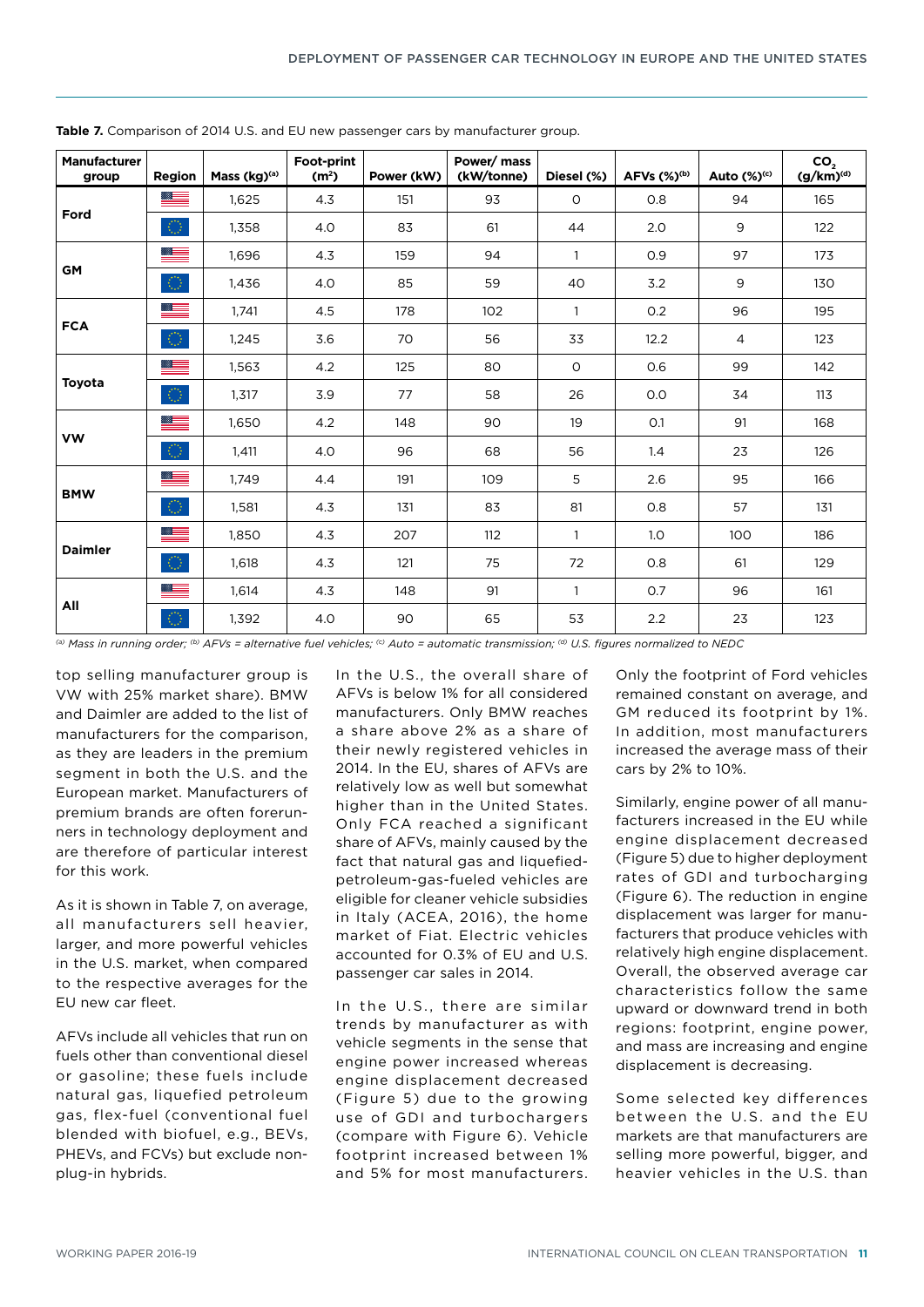in Europe. It is interesting to note that in Europe, BMW and Daimler sell larger and heavier vehicles with bigger and more powerful engines than the other manufacturers, whereas in the U.S. there is less difference between the manufacturers. It is also noteworthy that the vehicle footprint of FCA is much smaller in the EU than in the U.S. This is due to the fact that the European sales of FCA are dominated by Fiat, which produces mostly compact vehicles such as the Fiat 500, whereas the U.S. passenger car market is dominated by larger Chrysler models, and with the two companies merging only recently back in 2014.

In the U.S., Toyota reaches significant shares of gasoline hybrids as a share of the company's yearly registered vehicles (Figure 6). These high shares are reached predominantly through sales of the Prius vehicle family. The only manufacturer that—until recently has gained significant diesel share is VW.

Market share of automatic transmissions in the U.S. is high across all manufacturers with 88% to 100% in 2014. Only VW and BMW had built a significant share of car models with manual transmission, mainly before 2010. BMW and Daimler transferred start/stop technology from the EU to the U.S. market and are thus the only manufacturers reaching significant shares of start/ stop in the U.S. BMW and Daimler reached shares up to 70% and more in 2014, but all other manufacturers reached shares less than 5%.

In the EU, Toyota is the only manufacturer with strong growth of gasoline hybrid vehicles, mainly due to growing sales of the Toyota Prius, Yaris, and Auris, and most Lexus gasoline engines. BMW, Daimler, and VW are the manufacturers with the highest diesel shares in the European market. VW and BMW were early forerunners in deploying GDI



**Figure 5.** EU and U.S. new passenger car trends, by manufacturer.

technology, whereas Daimler focused on gasoline turbochargers. BMW and Daimler also have the highest share in automatic transmission.

One of the key similarities of both markets is that GDI, CVT/6+ gears, and turbo (and VVT) technology are increasingly deployed among manufacturers in the U.S. and the EU. This is a similar development as per vehicle segments in the U.S. and the EU.

In addition, BMW and Daimler deploy a significant amount of technology in both regions (Figure 6). Specifically,

for GDI, start/stop, turbo, CVT/6+ gears, VVT, and automatic transmissions, BMW reaches market shares of 73% to 97% in the U.S., whereas Daimler reaches 46% to 98% market share. Similarly, EU market shares for these technologies are 84% to 100% for BMW, and 77% to 98% for Daimler (excluding VVT). BMW and Daimler are also the best-selling premium brands in both markets. Premium-segment customers tend to be less price-sensitive than those in mass-market segments (Baltas & Saridakis, 2009). This allows both manufacturers to deploy more technology than their competitors.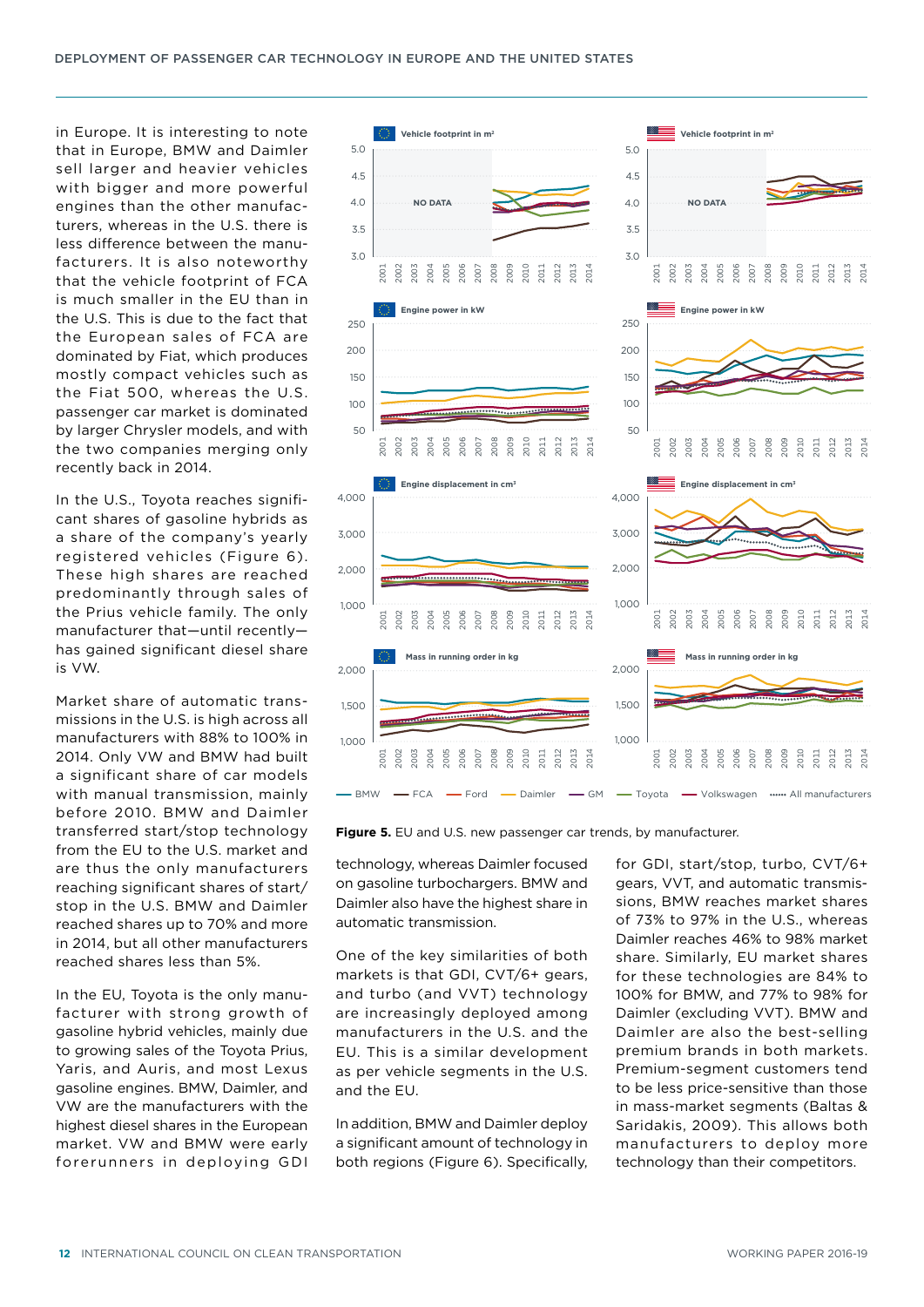2009 2010 2011 2012 2013 2014

 $\tilde{O}$ 2010 2011 2012 2013 2014

2009 2010 2011 2012 2013 2014

2009 2010 2011 2012 2013 2014

2009 2010 2011 2012 2013 2014

2009 2010 2011 2012 2013 2014

#### **2.6. Technology trends by EU member state**

In line with the trends by segments (Section [2.4\)](#page-5-0) and manufacturers (Section [2.5](#page-9-1)), technology deployment also increased among the 28 (formerly 27) EU member states (EU 27/28). The countries chosen for comparison are the major automotive markets in Europe, namely Germany, France, and the United Kingdom (UK). In addition, the Netherlands is chosen due to an especially high share of gasoline hybrid vehicles and a relatively light and low-CO<sub>2</sub>-emitting fleet. Sweden is selected as it represents an interesting market in the sense that overall technology deployment is quite high and vehicles are among the heaviest and most powerful in Europe.

Swedish vehicles are the biggest, heaviest, and most powerful among the depicted countries (Figure 7). This is due to the high popularity of the Swedish car manufacturer Volvo (not shown in Figure 6) focusing on the production of relatively powerful and heavy vehicles. Also, the German vehicle fleet is above the European average in terms of vehicle footprint, engine power, engine displacement, and mass. Thus, also CO<sub>2</sub> emissions and fuel consumption in Sweden and Germany are the highest of the considered countries. On the other end of the spectrum, the French and Dutch fleets are below the European average for vehicle mass, footprint, engine power, and engine displacement and reach the lowest fuel consumption and CO<sub>2</sub> values. The British fleet is generally in the region of the European average except for engine power where it lies somewhat above. Besides that, there has been a general trend toward heavier, more powerful, and bigger vehicles across all of Europe.

In the Netherlands, the vehicle purchase tax has been based entirely on type-approval CO<sub>2</sub> emissions since 2013. Until the end of 2015, this tax used to be higher for diesels than for gasoline cars (Kok, 2015), contributing





- BMW - FCA - Ford - Daimler - GM - Toyota - Volkswagen www. All manufacturers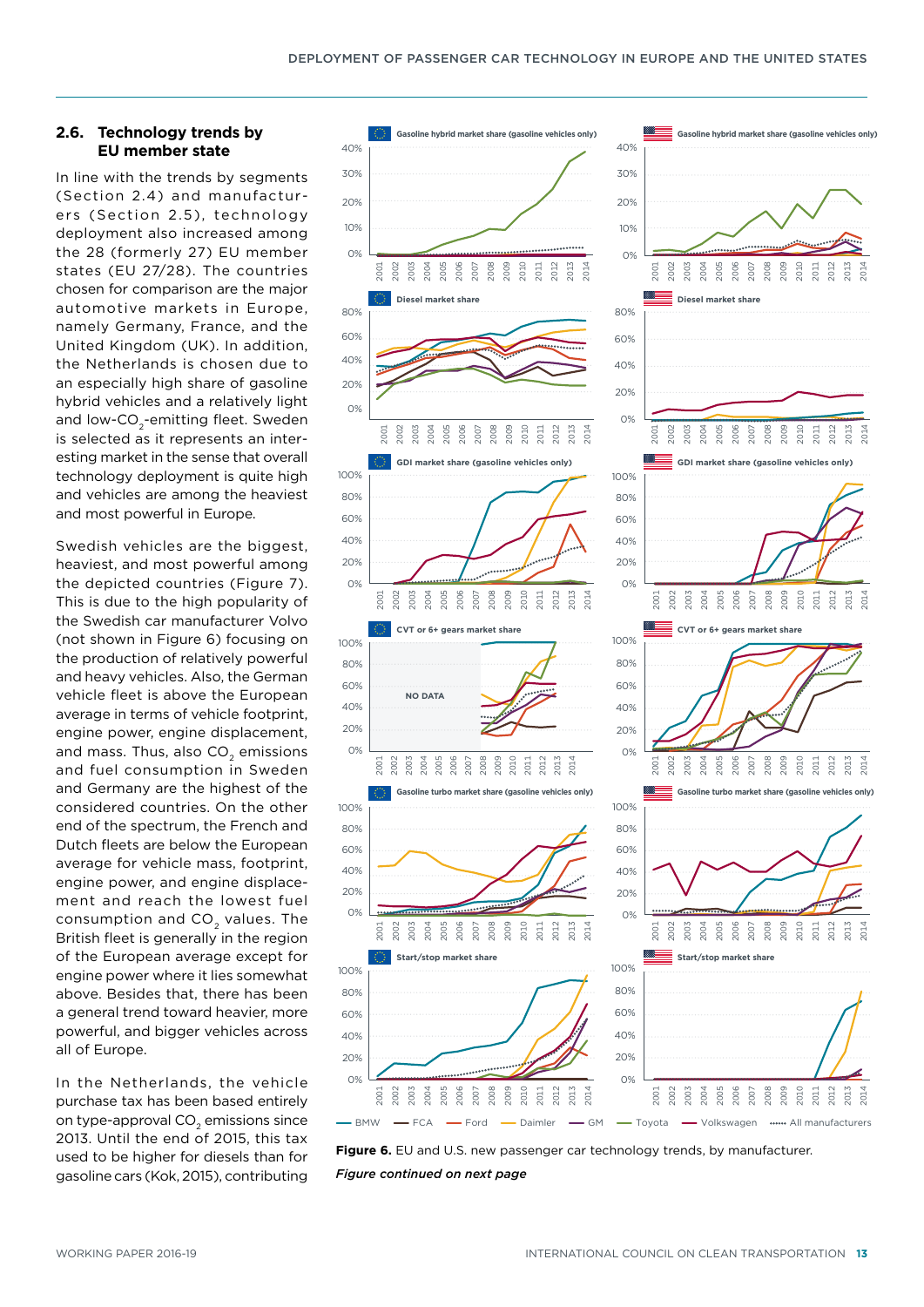to a relatively low diesel share with 27% in 2014. Together with an aboveaverage number of hybrid vehicles, this transformational process likely contributed to the Dutch new car fleet achieving the lowest drive-cycle fuel consumption and CO<sub>2</sub> emissions in Europe with 108 g  $CO<sub>2</sub>/km$  and 4.6 L per 100 km in 2014. Hybrid electric vehicles that emit below 80 g/km of CO<sub>2</sub> pay considerably lower purchase taxes (ACEA, 2016) and are therefore particularly popular (Figure 8). Exceeding the 80 g/km threshold can be expensive: €69 (~US\$80) per g CO<sub>2</sub>/km until a threshold of 106 g CO $\sqrt{}$ km and €124 (~US\$140) above this threshold for a gasoline car. The threshold decreased from 85 g/km for diesel cars and 88 g/km for gasoline cars in 2015 to a common target of 80 g/km in 2016 (Mock, 2015a). Sales of hybrid vehicles fell in 2014, likely as a result of the phase-out of the registration fee exemption for hybrid and electric vehicles, in particular for company cars.

In addition, France grants a bonus up to €3,300 (~US\$3,800) and a two-year company car-tax exemption for this type of vehicle and has a high share of gasoline hybrids (5%). Sweden grants a five-year exemption from the annual circulation tax, also known as annual road tax. In addition, the UK and Belgium place incentives for vehicles with CO<sub>2</sub> emissions below a certain threshold (e.g., 100 g/km in the UK). Germany currently provides no incentives for hybrid vehicles. Other European member states that do provide such incentives include the Czech Republic, Ireland, and Portugal. In the Czech Republic, hybrids and AFVs are exempt from the road tax when used for business purposes. Ireland provides a registration tax relief up to €1,500 (~US\$1,700). In Portugal, hybrid vehicle owners benefit from a 50% registration tax reduction. In Romania, hybrids are completely exempt from the registration tax and Greece has several tax exemptions in place (ACEA, 2016).



**Figure 6.** EU and U.S. new passenger car technology trends, by manufacturer.



Diesel shares are high in most European countries in an international

comparison due to lower diesel fuel taxes and high fuel prices in general.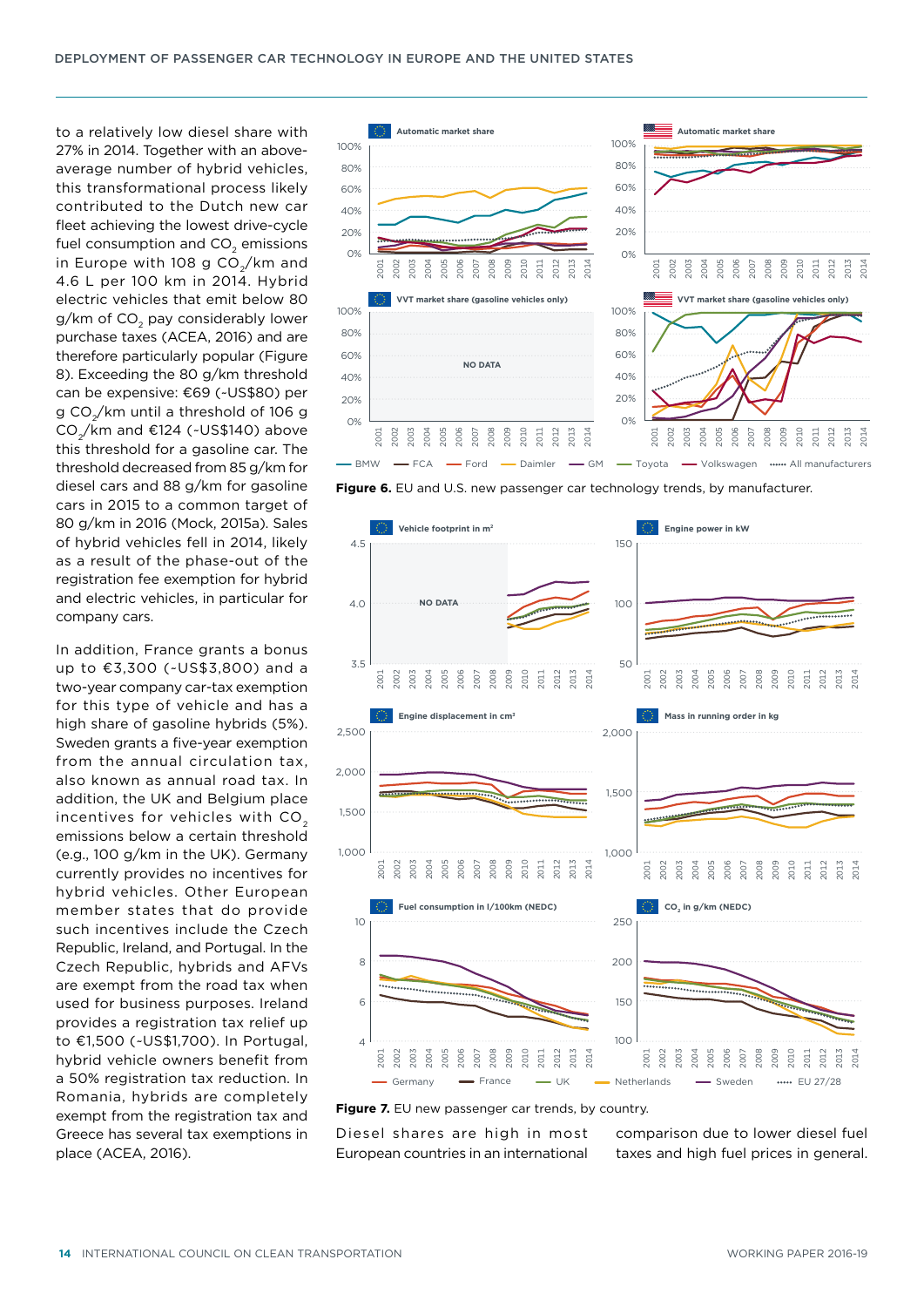In France, where the gasoline tax is a quarter higher than the diesel fuel tax (0.62 €/L versus 0.47 €/L) (ACEA, 2016), the diesel share is especially high with 63%. In the UK, where diesel and gasoline fuel taxes are identical  $(0.67 \text{ E/L})$  (ibid.), the share of diesel and gasoline-fueled cars is balanced (Figure 9). However, the diesel tax is not the only explaining variable for a country's diesel share. This becomes apparent when looking at the Netherlands, where the gasoline tax is 37% higher (0.77 €/L versus 0.48  $€/$ L) (ibid.) but the diesel share is only about a third nevertheless. Other factors that influence the diesel share in the different member states include average annual mileage and other taxes such as the registration tax. For instance, the registration tax and also the road tax tend to be significantly higher for diesel cars in the Netherlands (Kok, 2015), which contributes to the low diesel share in this EU member state. Changes to the tax structure for diesel have been recently announced in France (Rosemain, 2015) (as a consequence of the discovery of VW's illegal defeat device usage) and in the UK (due to high nitrogen oxides levels in London and other cities), reducing the tax advantage of diesel over gasoline (Swinford & Collins, 2014).

Several factors have been responsible for a steep decline in the diesel market between 2008 and 2009, notably not only the global economic recession, but also the scrappage premium. France introduced a scrappage premium in January 2009, offering €1,000 (~US\$1,100) for every car older than 10 years. Germany introduced a similar program in the same month and granted €2,500 (~US\$2,800) for the replacement of every car older than nine years. The program covered around 1.3 million vehicles alone in Germany (BAFA, 2009).

The fixed incentive in both countries favored sales of small (gasoline) vehicles because cheap small cars



Figure 8. EU new passenger car technology trends, by country.



**Figure 9.** Diesel market shares and tax increments of diesel over gasoline in the EU (data source: ACEA, 2016).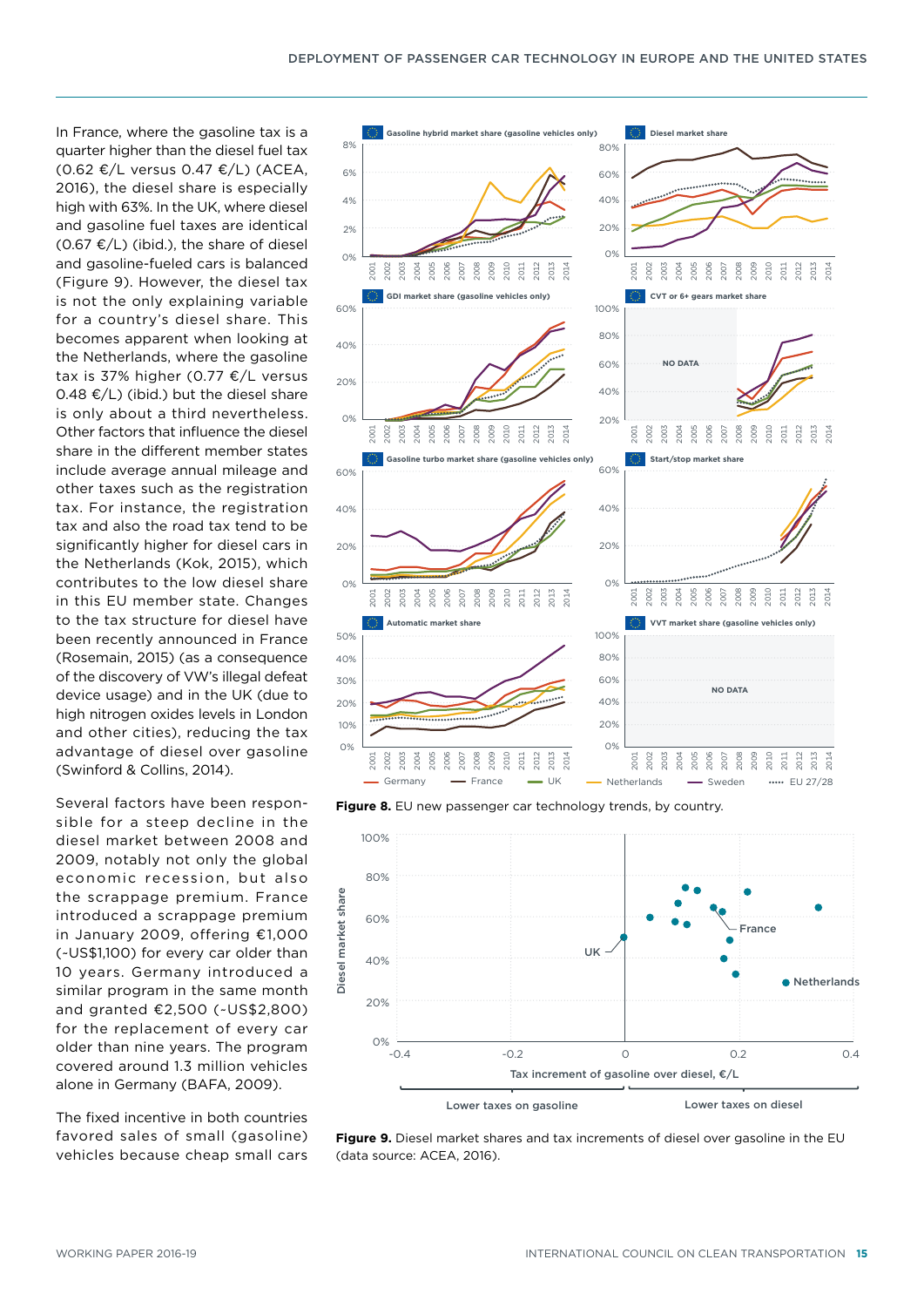received a bigger discount (in % of purchase price) than more expensive ones. Thus, diesel sales declined in both countries while gasoline sales increased in the same time (not shown in Figure 8). The impact was especially high in Germany as the diesel market fell below the 2001 level but recovered in subsequent years. Since around 2012, the diesel share in Sweden, France, and also to some extent the EU-27/28 average is falling again.

Technology deployment in France tends to be below the EU average, expect for diesel technology penetration, gasoline turbocharging, and gasoline hybrids. In the UK, gasoline hybrids, CVT/6+, and gasoline turbo market shares are at about the European average, whereas other technologies are below average. However, technology deployment is above average in Sweden and also Germany, which reaches the largest deployment for GDI, turbocharging, and start/stop. Meanwhile, the French vehicle fleet is among the lightest and least powerful, whereas the British fleet follows the average mass and engine power in the EU, and the Swedish and German vehicle fleets are among the heaviest and most powerful. Thus, there is an observed trend of higher technology deployment in heavier and more powerful car fleets.

## **3. Technology deployment and cost increase in retrospect**

As previous studies have shown, there is a wide range of technologies available that can be deployed to meet the EU and U.S. vehicle CO<sub>2</sub> emission-reduction targets (Mock, 2013; U.S. EPA, 2012b). For both the EU and the U.S., the majority of technology pathways leading to compliance with the 2021/2025 targets are expected to focus on improving the efficiency of power trains and vehicle accessories that are considered for the laboratory test procedure, and on reducing vehicle mass, and do not require a significant



**Figure 10.** Anticipated technology market shares in order to meet an EU new fleet average target of 120 g  $CO<sub>2</sub>/km$  and the actual situation in 2014 at a fleet average of 123 g CO<sub>2</sub>/km. ADL (2003) provides no data for GDI and start/stop. Error bars indicate range of stated values. \*Actual share for 2013.

increase in market share of electric vehicles or other AFVs (ibid.). The associated cost increase is generally offset by fuel savings in the first few years of vehicle ownership (ibid.). For all technologies, incremental costs are expected to decrease over the longer term (U.S. EPA, 2012b) due to manufacturers' learning and economy of scale.

Looking backwards, it can be seen how the amount of technology deployment and cost increase required to comply with anticipated CO<sub>2</sub> standards were often overestimated in previous years. For instance, in a study for the European Automobile Manufacturers' Association (ACEA) back in 2003, high levels of technology deployment were deemed necessary to comply with a CO<sub>2</sub> standard of 120 g/km on the NEDC, $9$  with an expected market share of 60% for turbocharging and VVT for gasoline engines and 100% for CVT (assuming no market share

for six and more gear transmissions) (Figure 10) (ADL, 2003). In addition, an 18% reduction in vehicle mass as well as a market deployment of mild hybrids up to a level of 20% and full hybrids up to a level of 2.5% were deemed necessary to comply with the CO<sub>2</sub> standard. The additional manufacturing costs of this technology mix were projected to total an average of €3,900 (~US\$4,300) per medium-sized baseline car.

Similarly, in 2009 ACEA estimated the following market shares to comply with a  $CO<sub>2</sub>$  target of 120 g/ km in 2012: 20% turbo, 20% VVT and cylinder deactivation, 90% CVT or six gears for gasoline vehicles (no transmissions with more than six gears assumed), 25%–30% mild gasoline hybrids plus 2%–15% full gasoline hybrids (in total 27%–45%), 60% GDI, and 53% start/stop (ACEA, 2009). Associated costs were expected to add up to around €1,000–1,800 (~US\$1,100–2,100).

In reality, the EU market share of gasoline hybrids is still below 3%, and vehicle mass even increased while fleet average CO<sub>2</sub> emissions declined down to 123 g/km by 2014.

<sup>9</sup> In 2003, a target value of 120 g/km was expected to be introduced for 2012 but was replaced later on by a target value of 130 g/km for 2015. Against this background, the cost increase provided by ADL (2003) for 2012 was calculated incremental to a 2008 baseline car.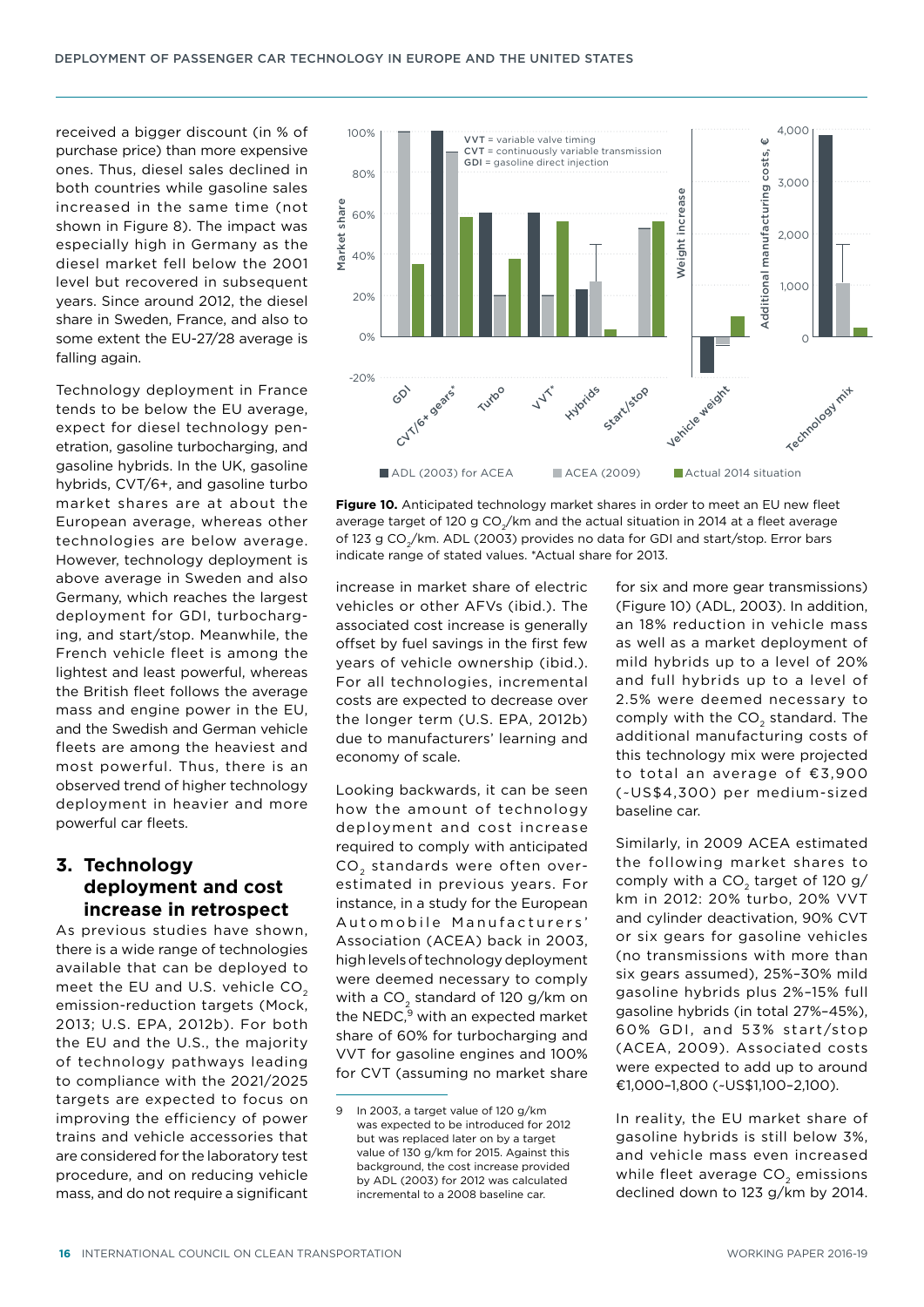The 2014 share of turbochargers for gasoline cars is 38%, VVT share is 56%, CVT/6+ share is 58% (2013), GDI share is 35%, and start/ stop share is 56%. Thus, the actual necessary deployment is lower for several technologies. Also, the actual average cost increase per vehicle was as low as ~€200 (~US\$230) and has thus been overestimated in the past (Kollamthodi, 2014).

A key reason for the differences in technology potential and cost estimates is the differences in the approaches applied. The studies presented by ADL and ACEA strongly relied on a survey of representatives of industry associations as well as vehicle and vehicle parts manufacturing companies. As part of the survey, the representatives were asked to share data on CO<sub>2</sub> reduction potentials and costs of fuel efficiency technologies and technology packages. There is a risk that such top-down survey results, although quicker and cheaper to carry out, yield a systematic overestimation of compliance costs, as they generally represent the lowest common denominator within a manufacturing company and/or an industry association. However, studies such as the EPA (2012b) and Mock (2013) rely on in-depth bottom-up analyses using computer simulations to determine  $CO<sub>2</sub>$  reduction potentials of technology packages and "tear down" assessments to estimate hardware costs. This timeconsuming and relatively expensive bottom-up approach allows for significantly more transparent results, as it provides all detailed assumptions to the interested reader. The methodology has also been subject to an independent peer-review process, with the EPA concluding that "[...] this approach has great potential for determining accurate technology costs, a goal that is of paramount importance in the setting of appropriate greenhouse gas standards" (U.S. EPA, 2009).

Another aspect to be taken into account is the increasing discrepancy between official drive-cycle and real-world fuel consumption and emission figures in recent years. Manufacturers can lower their official CO<sub>2</sub> figures by exploiting tolerances and flexibilities on the official driving test cycle and therewith reducing their short-term compliance costs (i.e., additional manufacturing costs that are necessary to comply with the respective CO<sub>2</sub> standard). As previous studies have shown, this exploitation of loopholes in the regulatory test procedures has become much more common in recent years and thereby explains some part of the observed drastic reduction in compliance cost (Tietge et al., 2015).

# **4. Conclusions**

A key objective of this paper was comparing the deployment of different technologies for passenger cars in the U.S. and the EU. Both the EU and U.S. data show rapid technology diffusion in recent years. It is indicated that this development is largely a response of vehicle manufacturers to increasingly stringent regulatory standards. Yet there are differences in the mix of technologies in both regions. In the U.S., manufacturers tend to focus more on VVT, GDI, hybrids, and continuously variable transmissions or transmissions with six or more gears, whereas in the EU there is stronger growth of diesel engines, stop/start, and turbocharging.

Vehicle characteristics in both regions differ as well. Passenger cars in the U.S. are generally heavier, bigger, and more powerful than in Europe, which results in higher average fuel consumption and CO<sub>2</sub> emission levels in the U.S. However, in both regions vehicles have tended to become more powerful and heavier while deploying increasingly high levels of technology and reducing official type-approval CO<sub>2</sub> emissions and fuel consumption. As a result, both regions met their respective 2015 CO<sub>2</sub> standards ahead of time. Some technologies seem to be driven not only by  $CO<sub>2</sub>/$  fuel efficiency regulations, but also by other influencing factors, such as complementary regulations and incentives, differences in the enforcement of vehicle test procedures and also marketing efforts, as can be seen, for example, in the markedly different deployment of diesel and hybrid electric cars in the U.S. and the selected EU member states.

Most manufacturers that are active on both sides of the Atlantic sell a different mix of vehicles in the U.S. and EU, with generally bigger, heavier, and more powerful vehicles being sold in the U.S. The market share of the start/stop technology is generally higher in the EU (driven by characteristics of the European test cycle, the NEDC) whereas automatic transmission market shares are found to be higher in the U.S (linked to historical customer preferences/ expectations). Toyota is the primary seller of hybrid vehicles in both markets. Manufacturers of premium vehicles, such as Daimler or BMW, are found to have high deployment rates of several technologies, not least due to a generally lower price sensitivity of their customers.

In retrospect, the amount of technology deployment required to meet EU's 2015 vehicle CO<sub>2</sub> target and in particular the associated cost increment is found to be significantly lower than expected at the time when the respective regulation was developed. Additional manufacturing costs to comply with future CO<sub>2</sub> standards are as yet uncertain, but it is concluded that rigorous bottom-up methods should be the preferred approach for estimating future technology potential and costs.

An important limitation of the analysis is that it focused entirely on the passenger car market in the EU and the U.S., leaving aside the segment of light trucks that is of particular relevance for the U.S. market. Furthermore, it should be noted that it is challenging to compare vehicle segments in the EU and U.S. side by side, given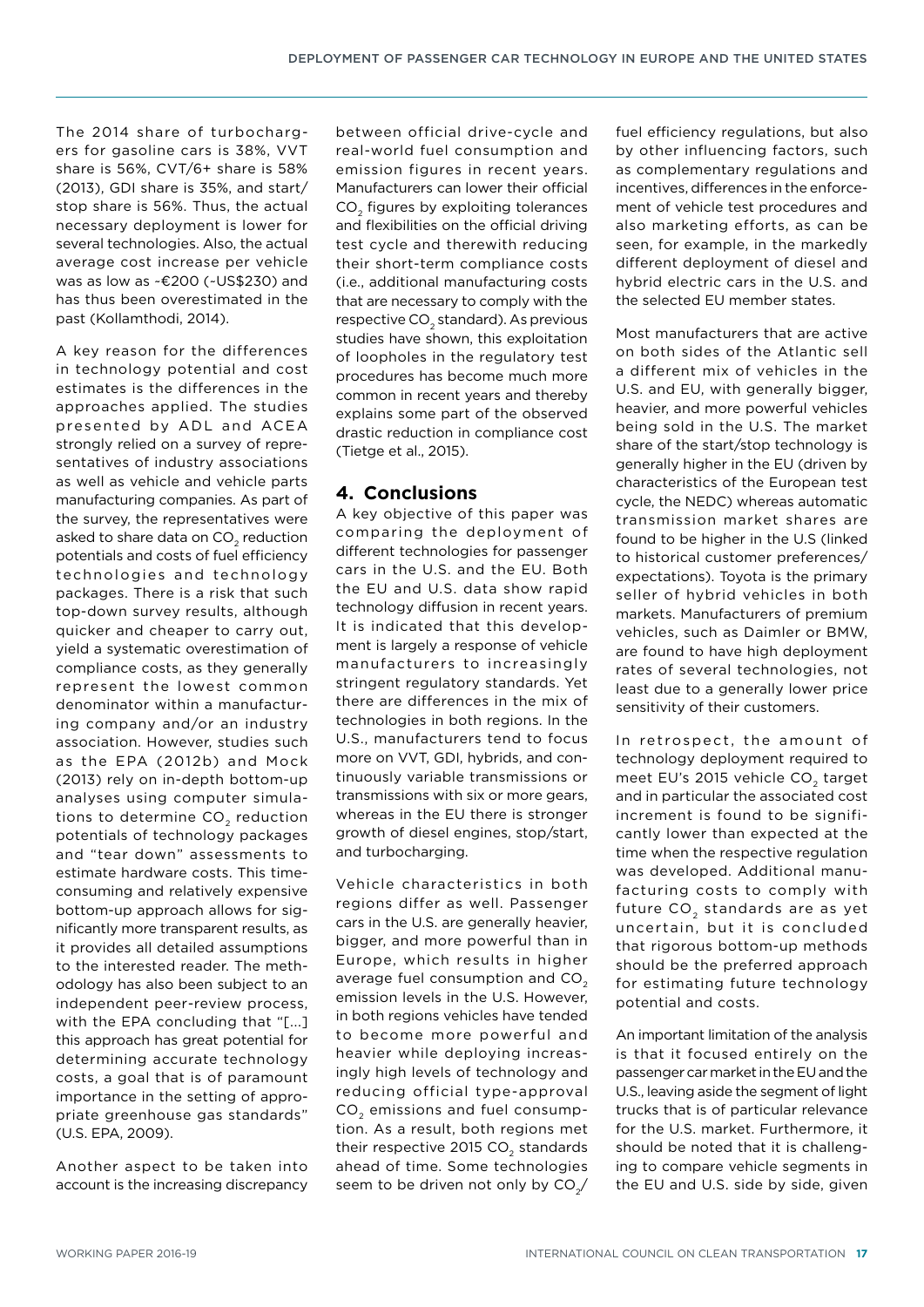significant differences in the market structures in both markets. For future studies, it would be desirable to obtain additional market penetration data also for other technologies not included in the current analysis to extend the analysis to a broader range of technological options.

## **References**

- ACEA (2009). CO<sub>2</sub> Reduction *Potential and Technology Penetration*. European Automobile Manufacturers Association (ACEA). Slide presentation.
- ACEA (2016). *ACEA Tax Guide*. European Automobile Manufacturers Association (ACEA). Retrieved from [http://](http://www.acea.be/publications/article/acea-tax-guide) [www.acea.be/publications/article/](http://www.acea.be/publications/article/acea-tax-guide) [acea-tax-guide](http://www.acea.be/publications/article/acea-tax-guide)
- ADL (2003). *Investigation of the Consequences of Meeting a New Car Fleet Target of 120 g/km CO2 by 2012*. Arthur D. Little for the European Automobile Manufacturers Association (ACEA). Final report May 23, 2003.
- BAFA (2009). *Statistik zur Umweltprämie – welche Fahrzeuge wurden verwertet und erworben?* Bundesamt für Wirtschaft und Ausfuhrkontrolle. Retrieved from [http://www.](http://www.bafa.de/bafa/de/presse/pressemitteilungen/2009/36_umweltpraemie.html) [bafa.de/bafa/de/presse/pres](http://www.bafa.de/bafa/de/presse/pressemitteilungen/2009/36_umweltpraemie.html)[semitteilungen/2009/36\\_umwelt](http://www.bafa.de/bafa/de/presse/pressemitteilungen/2009/36_umweltpraemie.html)[praemie.html](http://www.bafa.de/bafa/de/presse/pressemitteilungen/2009/36_umweltpraemie.html) [in German]
- Baltas, G., & Saridakis, C. (2009). Brand & name effects, segment differences, and product characteristics: an integrated model of the car market. *Journal of Product & Brand Management 18*(2), 143–151. Retrieved from [http://dx.doi.](http://dx.doi.org/10.1108/10610420910949040) [org/10.1108/10610420910949040](http://dx.doi.org/10.1108/10610420910949040)
- Cain, T. (2015). *Top 13 Best-Selling Pickup Trucks In America – 2014 Year End*. Retrieved from Good Car Bad Car: [http://www.](http://www.goodcarbadcar.net/2015/01/usa-best-selling-truck-sales-figures-2014-calendar-year.html) [goodcarbadcar.net/2015/01/usa](http://www.goodcarbadcar.net/2015/01/usa-best-selling-truck-sales-figures-2014-calendar-year.html)[best-selling-truck-sales-figures-](http://www.goodcarbadcar.net/2015/01/usa-best-selling-truck-sales-figures-2014-calendar-year.html)[2014-calendar-year.html](http://www.goodcarbadcar.net/2015/01/usa-best-selling-truck-sales-figures-2014-calendar-year.html)
- CARB (2013). *The California Low-Emission Vehicle Regulations, with Amendments Effective April 18, 2013. California Air Resources Board*. Retrieved from [http://](http://www.arb.ca.gov/msprog/levprog/cleandoc/cleancomplete%20lev-ghg%20regs%204-13.pdf) [www.arb.ca.gov/msprog/levprog/](http://www.arb.ca.gov/msprog/levprog/cleandoc/cleancomplete%20lev-ghg%20regs%204-13.pdf) [cleandoc/cleancomplete%20](http://www.arb.ca.gov/msprog/levprog/cleandoc/cleancomplete%20lev-ghg%20regs%204-13.pdf) [lev-ghg%20regs%204-13.pdf](http://www.arb.ca.gov/msprog/levprog/cleandoc/cleancomplete%20lev-ghg%20regs%204-13.pdf).
- EC (2016). *Reducing CO<sub>2</sub> emissions from passenger cars*. European Commission (EC). Retrieved from [http://ec.europa.eu/clima/](http://ec.europa.eu/clima/policies/transport/vehicles/cars/index_en.htm) [policies/transport/vehicles/cars/](http://ec.europa.eu/clima/policies/transport/vehicles/cars/index_en.htm) [index\\_en.htm](http://ec.europa.eu/clima/policies/transport/vehicles/cars/index_en.htm)
- German, J., & Bandivadekar, A. (2010). *U.S. EPA Light-Duty Vehicle GHG and CAFE Standards for 2012–2016*. Retrieved from the International Council on Clean Transportation website: [http://www.theicct.org/us-epa](http://www.theicct.org/us-epa-light-duty-vehicle-ghg-and-cafe-standards-2012-2016)[light-duty-vehicle-ghg-and-cafe](http://www.theicct.org/us-epa-light-duty-vehicle-ghg-and-cafe-standards-2012-2016)[standards-2012](http://www.theicct.org/us-epa-light-duty-vehicle-ghg-and-cafe-standards-2012-2016)-2016
- Greene, D. L., Khattak, A., Liu, J., Hopson, J. L., Wang, X., & Goeltz, R. (2015). *How Do Motorists' Own Fuel Economy Estimates Compare with Official Government Ratings? A Statistical Analysis*. Retrieved from the Howard H. Baker Jr. Center for Public Policy website: [http://bakercenter.utk.edu//](http://bakercenter.utk.edu//wp-content/uploads/2015/09/BR_Greene_4-15.pdf) [wp-content/uploads/2015/09/](http://bakercenter.utk.edu//wp-content/uploads/2015/09/BR_Greene_4-15.pdf) [BR\\_Greene\\_4-15.pdf](http://bakercenter.utk.edu//wp-content/uploads/2015/09/BR_Greene_4-15.pdf)
- Jenn, A., Azevedo, I.L., Ferreira, P. (2013). *The impact of federal incentives on the adoption of hybrid electric vehicles in the United States*. Energy Economics 40, 936-942. Retrieved from [http://dx.doi.org/10.1016/j.](http://dx.doi.org/10.1016/j.eneco.2013.07.025) [eneco.2013.07.025](http://dx.doi.org/10.1016/j.eneco.2013.07.025)
- Kok, R. (2015). Six years of CO<sub>2</sub>-based tax incentives for new passenger cars in The Netherlands: Impacts on purchasing behavior trends and CO2 effectiveness. *Transportation Research Part A: Policy and Practice 77*, 137–153. Retrieved from [http://dx.doi.org/10.1016/j.](http://dx.doi.org/10.1016/j.tra.2015.04.009) [tra.2015.04.009](http://dx.doi.org/10.1016/j.tra.2015.04.009)
- Kollamthodi, S. (2014). *Evaluation of Regulations 443/2009 and 510/2011 on the reduction of CO2 emissions from light-duty vehicles*. Slide presentation by Ricardo-AEA at a European Commission stakeholder meeting on December 9, 2014.
- Kühlwein, J., German, J., & Bandivadekar, A. (2014). Development of test cycle conversion factors among worldwide light-duty vehicle CO<sub>2</sub> emission standards. Retrieved from the International Council on Clean Transportation website: [http://www.theicct.org/](http://www.theicct.org/test-cycle-conversion-factors-methodology-paper) [test-cycle-conversion-factors](http://www.theicct.org/test-cycle-conversion-factors-methodology-paper)[methodology-paper](http://www.theicct.org/test-cycle-conversion-factors-methodology-paper)
- Lutsey, N. (2012). Regulatory and technology lead-time: The case of US automobile greenhouse gas emission standards. *Transport Policy 21*, 179–190. Retrieved from [http://dx.doi.org/10.1016/j.](http://dx.doi.org/10.1016/j.tranpol.2012.03.007) [tranpol.2012.03.007](http://dx.doi.org/10.1016/j.tranpol.2012.03.007)
- Marklines (2016). *Models by Country – Sales*. Retrieved from [http://www.marklines.com/en/](http://www.marklines.com/en/vehicle_sales/) [vehicle\\_sales/](http://www.marklines.com/en/vehicle_sales/)
- Mock, P. (2011). *Inertia classes proposal*. Retrieved from the International Council on Clean Transportation website: [http://www.theicct.org/](http://www.theicct.org/inertia-classes-proposal) [inertia-classes-proposal](http://www.theicct.org/inertia-classes-proposal)